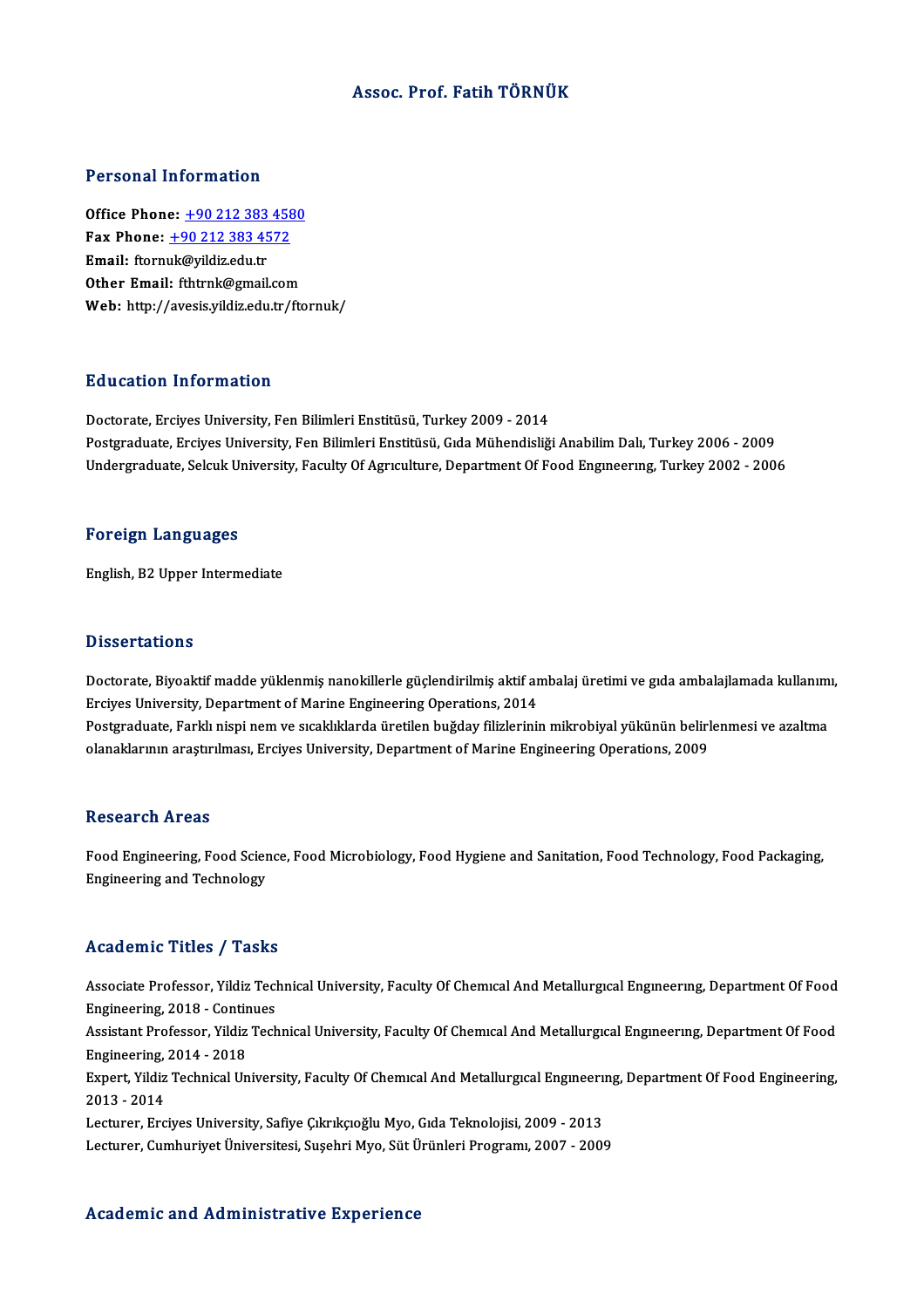## Advising Theses

Advising Theses<br>Törnük F., Timol yüklü kitosan nanopartiküllerinin optimizasyonu ve karakterizasyonu, Doctorate, M.ALİ(Student), 2020<br>Törnük E., Türkiyo'nin farklı bölgelerinden temin edilen medunak örneklerinin bazı biyoe Törnük F., Timol yüklü kitosan nanopartiküllerinin optimizasyonu ve karakterizasyonu, Doctorate, M.ALİ(Student), 202<br>Törnük F., Türkiye'nin farklı bölgelerinden temin edilen madımak örneklerinin bazı biyoaktif özelliklerin Törnük F., Timol yüklü kitosan nanopartikülle<br>Törnük F., Türkiye'nin farklı bölgelerinden te<br>Postgraduate, N.MARANGOZ(Student), 2020<br>TÖRNÜK E., Flymoklik Unlara Divet Lif Kaynağ Törnük F., Türkiye'nin farklı bölgelerinden temin edilen madımak örneklerinin bazı biyoaktif özelliklerinin belirlenmesi,<br>Postgraduate, N.MARANGOZ(Student), 2020<br>TÖRNÜK F., Ekmeklik Unlara Diyet Lif Kaynağı Olarak İğde Toz Postgraduate, N.MARANGOZ(Student), 2020<br>TÖRNÜK F., Ekmeklik Unlara Diyet Lif Kaynağı Olara<br>İncelenmesi, Postgraduate, Z.Yavuz(Student), 2019<br>TÖRNÜK E. Elektronüskürtme Yöntemiyle Prenelis TÖRNÜK F., Ekmeklik Unlara Diyet Lif Kaynağı Olarak İğde Tozu İlavesinin Hamur ve Ekmek Kalitesi Üzerine<br>İncelenmesi, Postgraduate, Z.Yavuz(Student), 2019<br>TÖRNÜK F., Elektropüskürtme Yöntemiyle Propolis Yüklenmiş Polivinil İncelenmesi, Postgraduate, Z.Yavuz(Student), 2019<br>TÖRNÜK F., Elektropüskürtme Yöntemiyle Propolis Yüklenr<br>Karakterizasyonu, Postgraduate, B.ŞUBAŞI(Student), 2018<br>TÖRNÜK E. Optimization of Ultravielet Basteurization Cond TÖRNÜK F., Elektropüskürtme Yöntemiyle Propolis Yüklenmiş Polivinil Alkol Nanopartiküllerinin Üretimi ve<br>Karakterizasyonu, Postgraduate, B.ŞUBAŞI(Student), 2018<br>TÖRNÜK F., Optimization of Ultraviolet Pasteurization Conditi Karakterizasyonu, Postgraduate, B.ŞUBA<br>TÖRNÜK F., Optimization of Ultraviolet P.<br>Postgraduate, K.DOĞAN(Student), 2017<br>TÖRNÜK E. Cemen Tehumu Berli Nanel: TÖRNÜK F., Çemen Tohumu Bazlı Nanokil Katkılı Biyobozunur Nanokompozit Film Üretimi ve Karakterizasyonu,<br>Postgraduate, S.MEMİŞ(Student), 2017 Postgraduate, K.DOĞAN(Student), 2017 TÖRNÜK F., Çemen Tohumu Bazlı Nanokil Katkılı Biyobozunur Nanokompozit Film Üretimi ve Karakterizasyonu,<br>Postgraduate, S.MEMİŞ(Student), 2017<br>TÖRNÜK F., Buğday, Maş Fasulyesi ve Yeşil Mercimeğin Çimlendirme Öncesi Bitki Hi Postgraduate, S.MEMİŞ(Student), 2017<br>TÖRNÜK F., Buğday, Maş Fasulyesi ve Y<br>Postgraduate, N.Şahan(Student), 2017<br>TÖRNÜK F. Zayıf Unlanın Flimolili, Kali TÖRNÜK F., Buğday, Maş Fasulyesi ve Yeşil Mercimeğin Çimlendirme Öncesi Bitki Hidrosolleri ile Dekontamina:<br>Postgraduate, N.Şahan(Student), 2017<br>TÖRNÜK F., Zayıf Unların Ekmeklik Kalitelerinin Pelemir (Cephalaria syriaca) Postgraduate, N.Şahan(Student), 2017<br>TÖRNÜK F., Zayıf Unların Ekmeklik Kalitelerinin Pelemir (Cephalaria syriaca) Ekstraktı İlavesiyle Geliştirilmesi,<br>Postgraduate, E.Şeyma(Student), 2016 TÖRNÜK F., Zayıf Unların Ekmeklik Kalitelerinin Pelemir (Cephalaria syriaca) Ekstraktı İlavesiyle Geliştirilm<br>Postgraduate, E.Şeyma(Student), 2016<br>TÖRNÜK F., İstanbul İlinde Satışa Sunulan Pastalarda Patojen Bakteri Varlığ Postgraduate, E.Şeyma(Stu<br>TÖRNÜK F., İstanbul İlinde<br>E.Çalışkan(Student), 2016<br>TÖRNÜK E., Satureja bortel E.Çalışkan(Student), 2016<br>TÖRNÜK F., Satureja hortensis L. Uçucu Yağı Yüklenmiş Kitosan Nanopartiküllerinin ve Kitosan Filmlerin Üretimi ve Karakterizasyonu,Postgraduate,G.Cansu(Student),2016

## **Jury Memberships**

**Jury Memberships<br>Post Graduate, Yüksek Lisans Tez Savunması, İstanbul Teknik Üniversitesi, June, 2019<br>Pest Craduate, Yüksek Lisans Tez Savunması, Yıldız Telmik Üniversitesi, May, 2019** yary Trommorumpu<br>Post Graduate, Yüksek Lisans Tez Savunması, İstanbul Teknik Üniversitesi, June, 201<br>PostGraduate, Yüksek Lisans Tez Savunması, Yıldız Teknik Üniversitesi, May, 2019<br>Postorate, Doltora Tez Savunması, Freive Post Graduate, Yüksek Lisans Tez Savunması, Yıldız Teknik Üniversitesi, May, 2019<br>Doctorate, Doktora Tez Savunması, Erciyes Üniversitesi, April, 2019

## Articles Published in Journals That Entered SCI, SSCI and AHCI Indexes

rticles Published in Journals That Entered SCI, SSCI and AHCI Indexes<br>I. Fabrication and characterization of curcumin loaded ovalbumin nanocarriers and bioactive<br>Preparties Fabrication<br>properties<br>Alman B. K. properties<br>Akman P. K. , Bozkurt F., Törnük F. properties<br>Akman P. K. , Bozkurt F., Törnük F.<br>Ciencia E Tecnologia De Alimentos, vol.42, pp.38421, 2022 (Journal Indexed in SCI Expanded)<br>Ontimination of ultresound assisted antioxident extraction from anriest nomage us:

Akman P. K. , Bozkurt F., Törnük F.<br>Ciencia E Tecnologia De Alimentos, vol.42, pp.38421, 2022 (Journal Indexed in SCI Expanded)<br>II. Optimization of ultrasound assisted antioxidant extraction from apricot pomace using r Ciencia E Tecnologia De<br>Optimization of ultras<br>surface methodology<br>Kesanogh: E D – KAHDA Optimization of ultrasound assisted an<br>surface methodology<br>Kasapoglu E. D. , KAHRAMAN S., TÖRNÜK F.<br>JOUPMAL OF FOOD MEASUPEMENT AND CL

surface methodology<br>Kasapoglu E. D. , KAHRAMAN S., TÖRNÜK F.<br>JOURNAL OF FOOD MEASUREMENT AND CHARACTERIZATION, vol.15, no.6, pp.5277-5287, 2021 (Journal Indexed<br>in SCD Kasapo<br>JOURNA<br>in SCI)<br>Potent JOURNAL OF FOOD MEASUREMENT AND CHARACTERIZATION, vol.15, no.6, pp.5277-5287, 2021 (Journal Ind<br>in SCI)<br>III. Potential probiotic lactic acid bacteria isolated from fermented gilaburu and shalgam beverages<br>Alman B.K. Örülle

- in SCI)<br><mark>Potential probiotic lactic acid bacteria</mark><br>Akman P. K. , Özülkü G., Törnük F., Yetim H.<br>LWT FOOD SCIENCE AND TECHNOLOCY ... Potential probiotic lactic acid bacteria isolated from fermented gilaburu and shal<br>Akman P. K. , Özülkü G., Törnük F., Yetim H.<br>LWT-FOOD SCIENCE AND TECHNOLOGY, vol.149, pp.111705, 2021 (Journal Indexed in SCI)<br>Pele of non
- Akman P. K. , Özülkü G., Törnük F., Yetim H.<br>LWT-FOOD SCIENCE AND TECHNOLOGY, vol.149, pp.111705, 2021 (Journal Indexed in SCI)<br>IV. Role of non-thermal treatments and fermentation with probiotic Lactobacillus plantarum on LWT-FOOD SCIENCE AND TECHNOLOGY, vol.149, pp.111<br>Role of non-thermal treatments and fermentation<br>bioaccessibility of bioactives from vegetable juice<br>Dogan K. Alman B. K. Tännük E Dogan K., Akman P. K., Törnük F. JOURNAL OF THE SCIENCE OF FOOD AND AGRICULTURE, vol.101, no.11, pp.4779-4788, 2021 (Journal Indexed in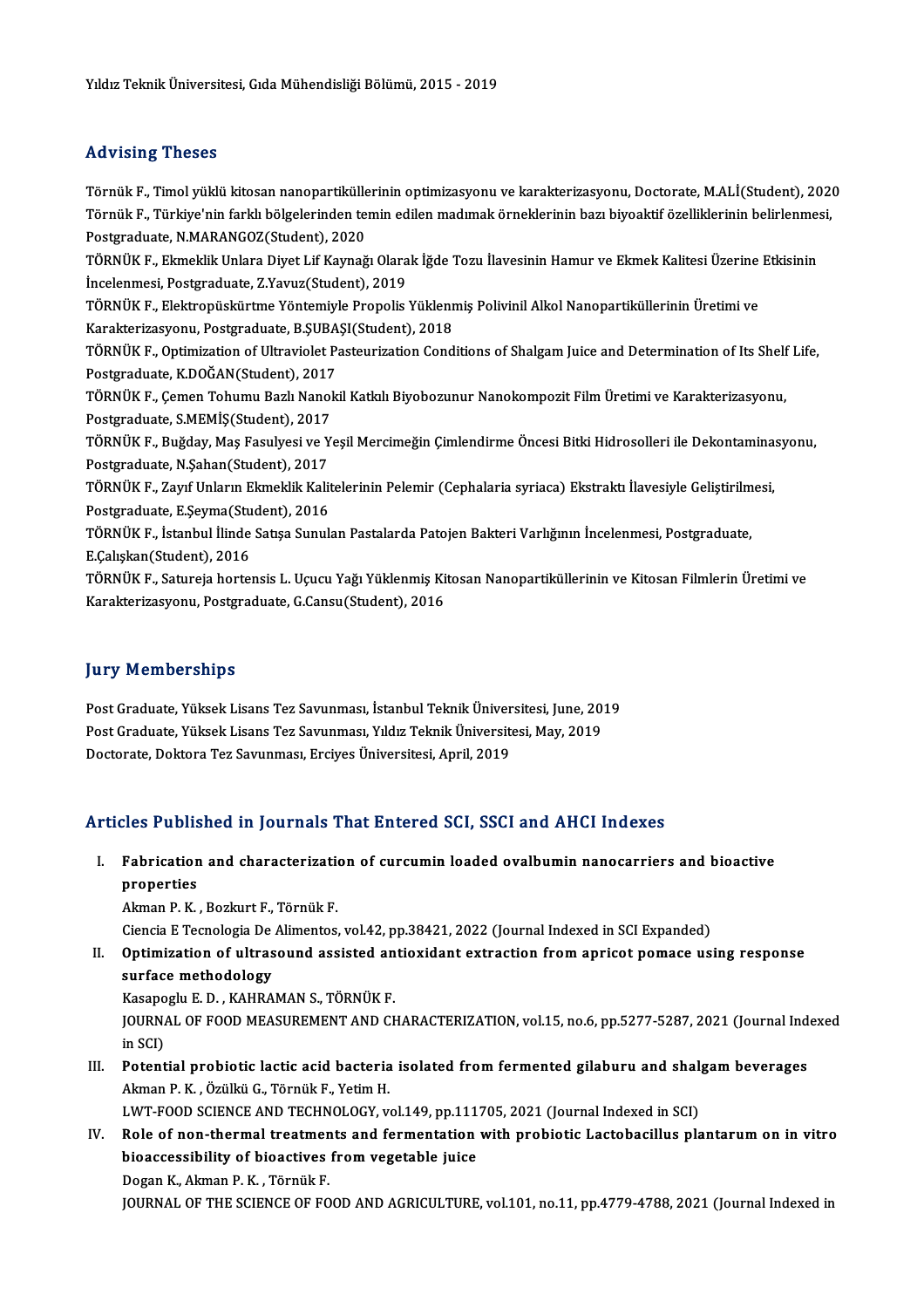SCI)<br>Hom

V. Home-made cheese preservation using sodiumalginate based on edible filmincorporating essential SCI)<br>Hom<br>oils<br>Mab Home-made cheese preservation using sodium alginate ba<br>oils<br>Mahcene Z., Khelil A., Hasni S., Bozkurt F., Goudjil M. B. , Törnük F.<br>JOUPMAL OF FOOD SCIENCE AND TECHNOLOCY MYSOPE val 59

JOURNAL OF FOOD SCIENCE AND TECHNOLOGY-MYSORE, vol.58, no.6, pp.2406-2419, 2021 (Journal Indexed in<br>SCI) Mah<br>JOUR<br>SCI)<br>Eabr JOURNAL OF FOOD SCIENCE AND TECHNOLOGY-MYSORE, vol.58, no.6, pp.2406-2419, 2021 (Journal Indexed in<br>SCI)<br>VI. Fabrication and characterization of probioticLactobacillus plantarumloaded sodium alginate edible<br>films

SCI)<br>Fabri<br>films<br>AKMA Fabrication and characterization of probioticLactoba<br>films<br>AKMAN P. K. , BOZKURT F., Dogan K., TÖRNÜK F., Tamturk F.<br>JOUPMAL OF FOOD MEASUPEMENT AND CHARACTERIZATIC

AKMAN P. K., BOZKURT F., Dogan K., TÖRNÜK F., Tamturk F.

films<br>AKMAN P. K. , BOZKURT F., Dogan K., TÖRNÜK F., Tamturk F.<br>JOURNAL OF FOOD MEASUREMENT AND CHARACTERIZATION, vol.15, no.1, pp.84-92, 2021 (Journal Indexed in<br>SCI) JOURNAL OF FOOD MEASUREMENT AND CHARACTERIZATION, vol.15, no.1, pp.84-92, 2021 (Journal Inde SCI)<br>SCI)<br>VII. Extraction of a novel water-soluble gum from nettle (Urtica dioica) seeds: Optimization and<br>characterization

SCI)<br>Extraction of a ne<br>characterization<br><sup>Vurbe</sup>C BOZVIPT characterization<br>Kutlu G., BOZKURT F., TÖRNÜK F.

characterization<br>Kutlu G., BOZKURT F., TÖRNÜK F.<br>INTERNATIONAL JOURNAL OF BIOLOGICAL MACROMOLECULES, vol.162, pp.480-489, 2020 (Journal Indexed in Kutlu<br>INTE<br>SCI)<br>Onti INTERNATIONAL JOURNAL OF BIOLOGICAL MACROMOLECULES, vol.162, pp.480-489, 2020 (Journal Indexed<br>SCI)<br>VIII. Optimization of production parameters for fabrication of thymol-loaded chitosan nanoparticles<br>CAVIP M. LEVER N. C. T

SCI)<br>Optimization of production p:<br>ÇAKIR M., Icyer N. C. , TÖRNÜK F.<br>INTERNATIONAL JOURNAL OF PI Optimization of production parameters for fabrication of thymol-loaded chitosan nanoparticles<br>ÇAKIR M., Icyer N. C. , TÖRNÜK F.<br>INTERNATIONAL JOURNAL OF BIOLOGICAL MACROMOLECULES, vol.151, pp.230-238, 2020 (Journal Indexed

ÇAKIR M., Icyer N. C. , TÖRNÜK F.<br>INTERNATIONAL JOURNAL OF BIOLOGICAL MACROMOLECULES, vol.151, pp.230-238, 2020 (Journal Indexed in<br>SCI) INTERNATIONAL JOURNAL OF BIOLOGICAL MACROMOLECULES, vol.151, pp.230-238, 2020 (Journal Indexed in<br>SCI)<br>IX. Development and characterization of sodium alginate based active edible films incorporated with<br>essential eils of s

SCI)<br>Development and characterization of s<br>essential oils of some medicinal plants<br>Maksona 7, Kholil A, Hasni S, Alman B, K, J Development and characterization of sodium alginate based active edible films<br>essential oils of some medicinal plants<br>Mahcene Z., Khelil A., Hasni S., Akman P. K. , Bozkurt F., Birech K., Goudjil M. B. , Törnük F.<br>INTERNAT

essential oils of some medicinal plants<br>Mahcene Z., Khelil A., Hasni S., Akman P. K. , Bozkurt F., Birech K., Goudjil M. B. , Törnük F.<br>INTERNATIONAL JOURNAL OF BIOLOGICAL MACROMOLECULES, vol.145, pp.124-132, 2020 (Journal Mahcene Z., Khelil A., Hasni S., Akman P. K. , Bozkurt F., Birech K., Goudjil M. B. , Törnük F.<br>INTERNATIONAL JOURNAL OF BIOLOGICAL MACROMOLECULES, vol.145, pp.124-132, 20<br>SCI) INTERNATIONAL JOURNAL OF BIOLOGICAL MACROMOLECULES, vol.145, pp.124-132, 2020 (Journal Indexed in<br>SCI)<br>X. Development of probiotic carrier dried apples for consumption as snack food with the impregnation<br>of Lastebasillys p

SCI)<br>Development of probiotic<br>of Lactobacillus paracasei<br>Alman B.K., Ursal E. Orkaya Development of probiotic carrier dried apples fo<br>of Lactobacillus paracasei<br>Akman P. K. , Uysal E., Ozkaya G., Törnük F., Durak M. Z.<br>UWT FOOD SCIENCE AND TECHNOLOCY vel 103 np 60 of Lactobacillus paracasei<br>Akman P. K. , Uysal E., Ozkaya G., Törnük F., Durak M. Z.<br>LWT-FOOD SCIENCE AND TECHNOLOGY, vol.103, pp.60-68, 2019 (Journal Indexed in SCI)<br>Synthosis and Biologisal Evoluction of Novel Trievelis

Akman P. K. , Uysal E., Ozkaya G., Törnük F., Durak M. Z.<br>LWT-FOOD SCIENCE AND TECHNOLOGY, vol.103, pp.60-68, 2019 (Journal Indexed in SCI)<br>XI. Synthesis and Biological Evaluation of Novel Tricyclic Pyrrolidinyl (R)-Alcoho LWT-FOOD SCIENCE AND TECHNOLO<br>Synthesis and Biological Evaluatio<br>Sahin E., KILIÇ H., TÖRNÜK F., Dertli E.<br>Journal of Heterogyskie Chemistry, vol.

Journal of Heterocyclic Chemistry, vol.56, no.3, pp.824-831, 2019 (Journal Indexed in SCI Expanded)

# Sahin E., KILIÇ H., TÖRNÜK F., Dertli E.<br>Journal of Heterocyclic Chemistry, vol.56, no.3, pp.824-831, 2019 (Journal Indexed in SCI Expanded)<br>XII. Determination of mold contamination and aflatoxin levels of the meat product Journal of Heterocyclic Chemistry,<br>Determination of mold contan<br>collected from Turkey market<br>Carue S. TÖDNÜV E. SADIOČLU V. Determination of mold contamination<br>collected from Turkey market<br>Cavus S., TÖRNÜK F., SARIOĞLU K., Yetim H.<br>JOUPMAL OF FOOD SAEETY, vol 39, po 5, 30

collected from Turkey market<br>Cavus S., TÖRNÜK F., SARIOĞLU K., Yetim H.<br>JOURNAL OF FOOD SAFETY, vol.38, no.5, 2018 (Journal Indexed in SCI)<br>Povelonment of J.J.DPE beeed estive penesennesite films with

## Cavus S., TÖRNÜK F., SARIOĞLU K., Yetim H.<br>JOURNAL OF FOOD SAFETY, vol.38, no.5, 2018 (Journal Indexed in SCI)<br>XIII. Development of LLDPE based active nanocomposite films with nanoclays impregnated with volatile **JOURNAL OF<br>Developmer<br>compounds<br>TÖPNÜKE S** Development of LLDPE based active n<br>compounds<br>TÖRNÜK F., SAĞDIÇ O., Hancer M., Yetim H.<br>FOOD PESEARCH INTERNATIONAL .vol 10. compounds<br>TÖRNÜK F., SAĞDIÇ O., Hancer M., Yetim H.<br>FOOD RESEARCH INTERNATIONAL, vol.107, pp.337-345, 2018 (Journal Indexed in SCI)

## TÖRNÜK F., SAĞDIÇ O., Hancer M., Yetim H.<br>FOOD RESEARCH INTERNATIONAL, vol.107, pp.337-345, 2018 (Journal Indexed in SCI)<br>XIV. Production and characterization of a new biodegradable fenugreek seed gum based active<br>nanosemn FOOD RESEARCH INTERNATIONAL, vol.107, pp.337-3<br>Production and characterization of a new biod<br>nanocomposite film reinforced with nanoclays<br>MEMIS S. TÖRNÜK E. POZKUPT E. DURAK M.Z. Production and characterization of a new m<br>nanocomposite film reinforced with nanoc<br>MEMIS S., TÖRNÜK F., BOZKURT F., DURAK M. Z.<br>INTERNATIONAL JOURNAL OF PIOLOCICAL MAG nanocomposite film reinforced with nanoclays<br>MEMIS S., TÖRNÜK F., BOZKURT F., DURAK M. Z.<br>INTERNATIONAL JOURNAL OF BIOLOGICAL MACROMOLECULES, vol.103, pp.669-675, 2017 (Journal Indexed in<br>SCI) MEMIS S., TÖRNÜK F., BOZKURT F., DURAK M. Z.

# INTERNATIONAL JOURNAL OF BIOLOGICAL MACROMOLECULES, vol.103, pp.669-675, 2017 (Journal Indexed in<br>SCI)<br>XV. Effect of xanthan and locust bean gum synergistic interaction on characteristics of biodegradable<br>edible film edible film Effect of xanthan and locust<br>edible film<br>Kurt A., TOKERÖ.S. , TÖRNÜK F.<br>INTERNATIONAL JOURNAL OF P

Kurt A., TOKER Ö. S., TÖRNÜK F.

INTERNATIONAL JOURNAL OF BIOLOGICAL MACROMOLECULES, vol.102, pp.1035-1044, 2017 (Journal Indexed in SCI)

XVI. EFFECTS OF SOME FOOD JUICES AND ADDITIVES ON SOME PHYSICOCHEMICAL, TEXTURAL, COLOR,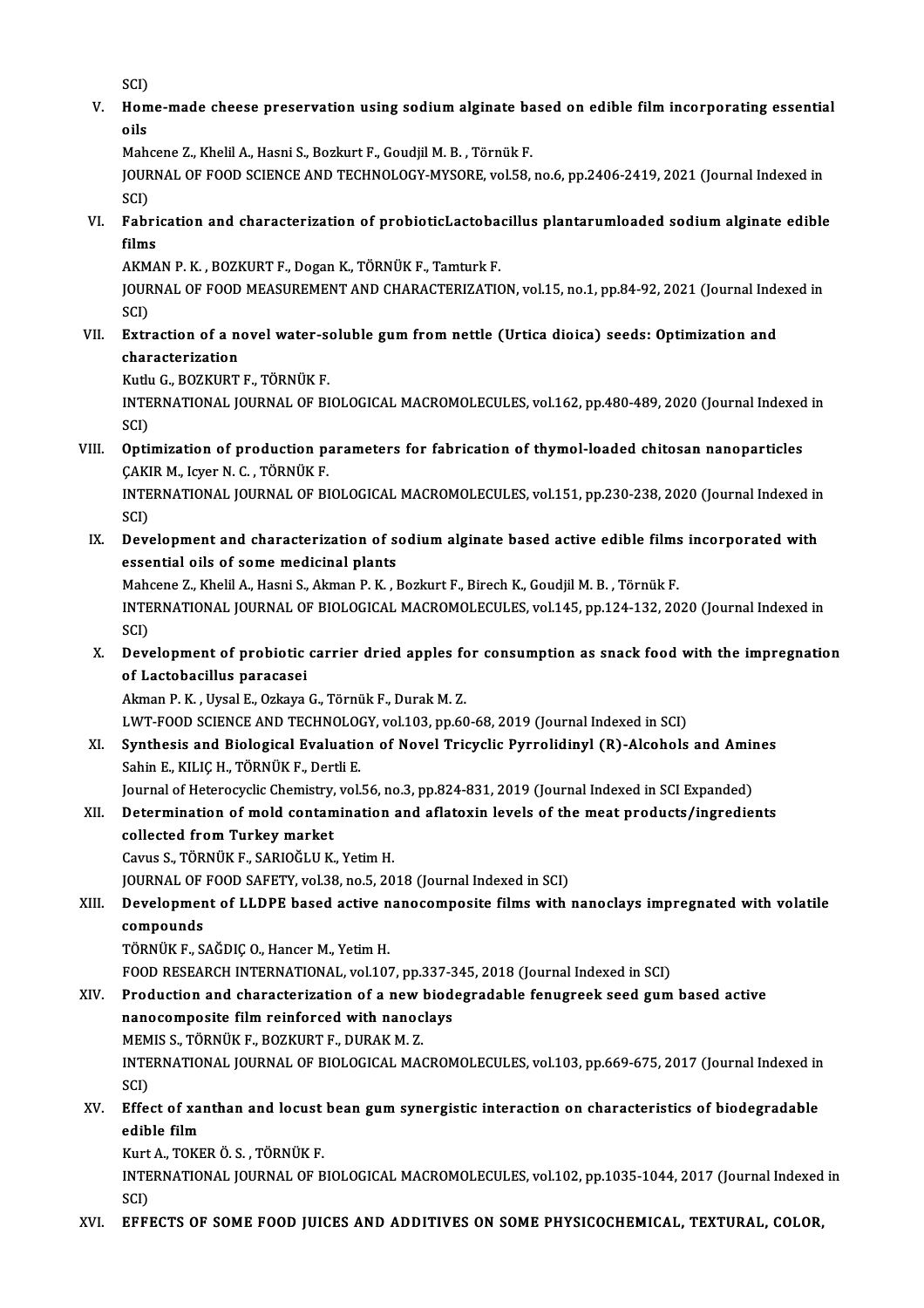|         | MICROBIOLOGICAL AND SENSORY PROPERTIES OF CEMEN PASTE                                                                                                               |
|---------|---------------------------------------------------------------------------------------------------------------------------------------------------------------------|
|         | Yetim H., EKİCİ L., ÖZCAN C., Ozturk I., TÖRNÜK F., Karaman S.                                                                                                      |
|         | JOURNAL OF FOOD PROCESSING AND PRESERVATION, vol.41, no.3, 2017 (Journal Indexed in SCI)                                                                            |
| XVII.   | Microencapsulation of fig seed oil rich in polyunsaturated fatty acids by spray drying                                                                              |
|         | Icyer N. C., TOKER Ö. S., KARASU S., TÖRNÜK F., Kahyaoglu T., ARICI M.                                                                                              |
|         | JOURNAL OF FOOD MEASUREMENT AND CHARACTERIZATION, vol.11, no.1, pp.50-57, 2017 (Journal Indexed in                                                                  |
|         | SCI)                                                                                                                                                                |
| XVIII.  | Microbial ecology of mayonnaise, margarine, and sauces                                                                                                              |
|         | SAĞDIÇ O., TÖRNÜK F., KARASU S., DURAK M. Z., ARICI M.                                                                                                              |
|         | QUANTITATIVE MICROBIOLOGY IN FOOD PROCESSING: MODELING THE MICROBIAL ECOLOGY, pp.519-532, 2017                                                                      |
|         | (Journal Indexed in SCI)                                                                                                                                            |
| XIX.    | Decontamination of iceberg lettuce by some plant hydrosols                                                                                                          |
|         | Ozturk I., TÖRNÜK F., Caliskan-Aydogan O., DURAK M. Z., SAĞDIÇ O.                                                                                                   |
|         | LWT-FOOD SCIENCE AND TECHNOLOGY, vol.74, pp.48-54, 2016 (Journal Indexed in SCI)                                                                                    |
| XX.     | Development of chitosan nanoparticles loaded with summer savory (Satureja hortensis L.) essential                                                                   |
|         | oil for antimicrobial and antioxidant delivery applications                                                                                                         |
|         | Feyzioğlu G. C., TÖRNÜK F.                                                                                                                                          |
|         | LWT-FOOD SCIENCE AND TECHNOLOGY, vol.70, pp.104-110, 2016 (Journal Indexed in SCI)                                                                                  |
| XXI.    | Combined design as a useful statistical approach to extract maximum amount of phenolic                                                                              |
|         | compounds from virgin olive oil waste                                                                                                                               |
|         | Icyer N. C., TOKER Ö. S., KARASU S., TÖRNÜK F., BOZKURT F., ARICI M., SAĞDIÇ O.<br>LWT-FOOD SCIENCE AND TECHNOLOGY, vol.70, pp.24-32, 2016 (Journal Indexed in SCI) |
| XXII.   | Multiple response optimization of the effect of thyme essential oil against Listeria monocytogenes in                                                               |
|         | ground meat at different times and temperatures                                                                                                                     |
|         | TÖRNÜK F., YILMAZ M. T., Ozturk I., SAĞDIÇ O., ARICI M., DURAK M. Z., Bayram M.                                                                                     |
|         | MEDYCYNA WETERYNARYJNA-VETERINARY MEDICINE-SCIENCE AND PRACTICE, vol.72, no.7, pp.435-447, 2016                                                                     |
|         | (Journal Indexed in SCI)                                                                                                                                            |
| XXIII.  | Antioxidant and Textural Properties and Aroma and Fatty Acid Profile of Meatless Cig Kofte, a                                                                       |
|         | Special Food in Turkey, Produced by Industrial Processing                                                                                                           |
|         | Ozturk I., Karaman S., Tastemur B., TÖRNÜK F., SAĞDIÇ O., KAYACIER A.                                                                                               |
|         | JOURNAL OF FOOD PROCESSING AND PRESERVATION, vol.40, no.1, pp.48-55, 2016 (Journal Indexed in SCI)                                                                  |
| XXIV.   | Application of plant hydrosols for decontamination of wheat, lentil and mung bean seeds prior to                                                                    |
|         | sprouting                                                                                                                                                           |
|         | Sahan N., TÖRNÜK F.                                                                                                                                                 |
|         | QUALITY ASSURANCE AND SAFETY OF CROPS & FOODS, vol.8, no.4, pp.575-582, 2016 (Journal Indexed in SCI)                                                               |
| XXV.    | Effect of vaporized ethyl pyruvate as a novel preservation agent for control of postharvest quality                                                                 |
|         | and fungal damage of strawberry and cherry fruits                                                                                                                   |
|         | BOZKURT F., TÖRNÜK F., TOKER Ö. S., KARASU S., ARICI M., DURAK M. Z.                                                                                                |
|         | LWT-FOOD SCIENCE AND TECHNOLOGY, vol.65, pp.1044-1049, 2016 (Journal Indexed in SCI)                                                                                |
| XXVI.   | Decontamination of Escherichia coliO157: H7 and Staphylococcus aureus from Fresh-Cut Parsley                                                                        |
|         | with Natural Plant Hydrosols<br>TÖRNÜK F., Dertli E.                                                                                                                |
|         | Journal of Food Processing and Preservation, vol.39, no.6, pp.1587-1594, 2015 (Journal Indexed in SCI Expanded)                                                     |
| XXVII.  | A NOVEL METHOD FOR FRESH-CUT DECONTAMINATION: EFFICIENCY OF VAPORIZED ETHYL                                                                                         |
|         | PYRUVATE IN REDUCING STAPHYLOCOCCUS AUREUS AND ESCHERICHIA COLI 0157: H7 FROM FRESH                                                                                 |
|         | <b>PARSLEY</b>                                                                                                                                                      |
|         | TÖRNÜK F., DURAK M.Z.                                                                                                                                               |
|         | JOURNAL OF FOOD PROCESSING AND PRESERVATION, vol.39, no.6, pp.1518-1524, 2015 (Journal Indexed in SCI)                                                              |
| XXVIII. | LLDPE based food packaging incorporated with nanoclays grafted with bioactive compounds to                                                                          |
|         | extend shelf life of some meat products                                                                                                                             |
|         | TÖRNÜK F., Hancer M., SAĞDIÇ O., Yetim H.                                                                                                                           |
|         |                                                                                                                                                                     |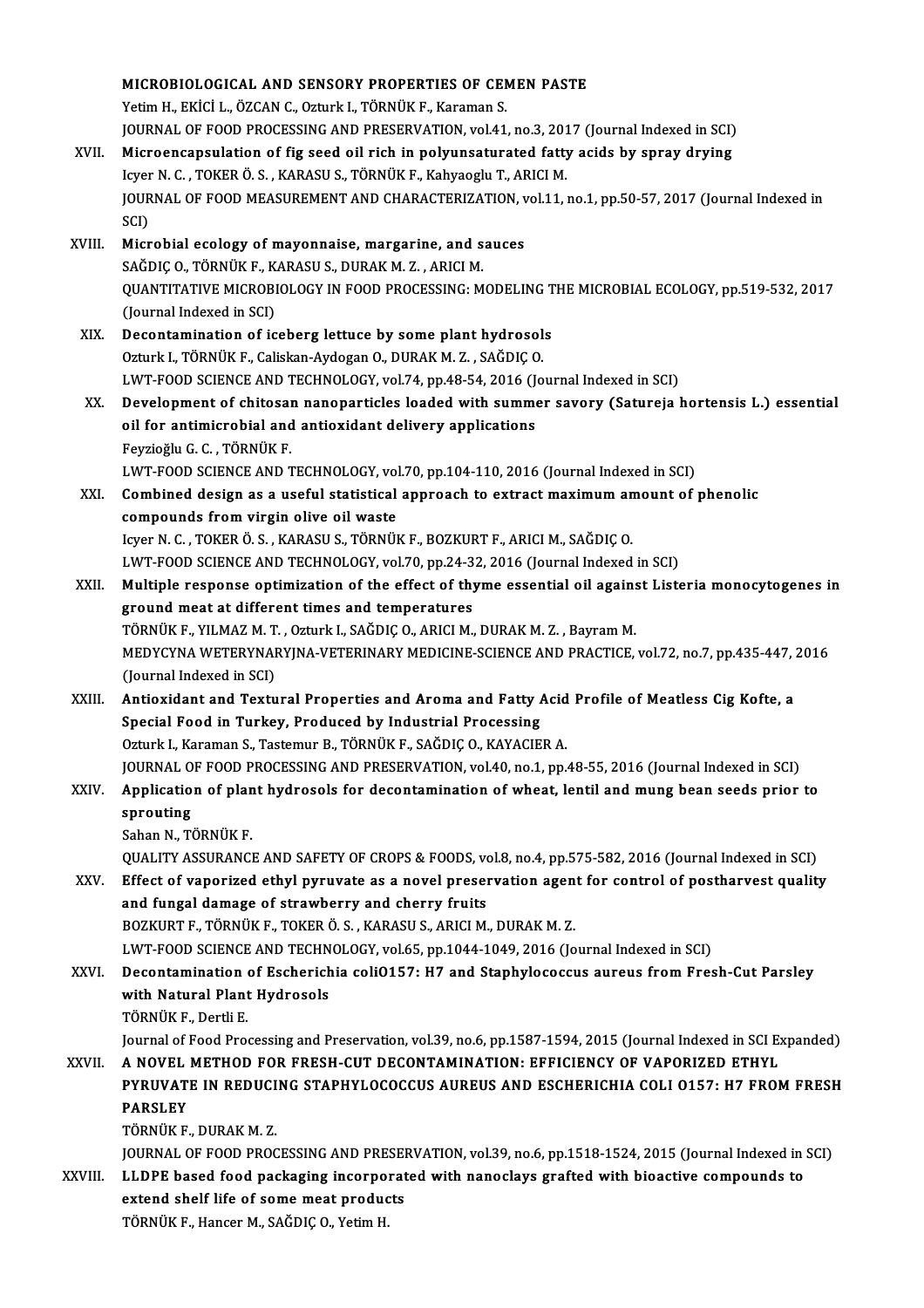LWT-FOOD SCIENCE AND TECHNOLOGY, vol.64, no.2, pp.540-546, 2015 (Journal Indexed in SCI)<br>Essential Oil Composition, Antimispobial and Bioastive Properties of Origanuim byner XXIX. Essential Oil Composition, Antimicrobial and Bioactive Properties of Origanuimhypericifolium, An LWT-FOOD SCIENCE AND TECHNOLOGY, vol.<br>Essential Oil Composition, Antimicrobial<br>Endemic Plant Species grown in Turkey<br>Felin H, He A, A, SAČDIC M, TÖDNÜK F Endemic Plant Species grown in Turkey<br>Fakir H., Us A.A., SAĞDIÇM., TÖRNÜK F. Endemic Plant Species grown in Turkey<br>Fakir H., Us A. A. , SAĞDIÇ M., TÖRNÜK F.<br>RESEARCH JOURNAL OF BIOTECHNOLOGY, vol.10, no.11, pp.102-108, 2015 (Journal Indexed in SCI)<br>Melecular sharasterization of silver stearate nano Fakir H., Us A. A. , SAĞDIÇ M., TÖRNÜK F.<br>RESEARCH JOURNAL OF BIOTECHNOLOGY, vol.10, no.11, pp.102-108, 2015 (Journal Indexed in SCI)<br>XXX. Molecular characterization of silver-stearate nanoparticles (AgStNPs): A hydrophobi RESEARCH JOURNAL OF BIOTECHNOLOGY, vol.10, no.11, pp<br>Molecular characterization of silver-stearate nanopa<br>antimicrobial material against foodborne pathogens<br>Pakrdore S. Vilmes M. T. Törnük E. Kouf S. Vilmes A. Sožd Molecular characterization of silver-stearate nanoparticles (AgStN:<br>antimicrobial material against foodborne pathogens<br>Bakırdere S., Yılmaz M. T. , Törnük F., Keyf S., Yılmaz A., Sağdıç O., Kocabas B.<br>FOOD BESEABCH INTERNA antimicrobial material against foodborne pathogens<br>Bakırdere S., Yılmaz M. T. , Törnük F., Keyf S., Yılmaz A., Sağdıç O., Kocabas B.<br>FOOD RESEARCH INTERNATIONAL, vol.76, pp.439-448, 2015 (Journal Indexed in SCI)<br>Antioxiden Bakırdere S., Yılmaz M. T. , Törnük F., Keyf S., Yılmaz A., Sağdıç O., Kocabas B.<br>FOOD RESEARCH INTERNATIONAL, vol.76, pp.439-448, 2015 (Journal Indexed in SCI)<br>XXXI. Antioxidant, antimicrobial, mineral, volatile, physicoc FOOD RESEARCH INTERNATIONAL, vol.76, pp.<br>Antioxidant, antimicrobial, mineral, volat<br>traditional home-made Turkish vinegars<br>Orturk L. Coliskan O. TÖRNÜK E. OZCAN N. YA Antioxidant, antimicrobial, mineral, volatile, physicochemical and m<br>traditional home-made Turkish vinegars<br>Ozturk I., Caliskan O., TÖRNÜK F., OZCAN N., YALÇIN H., Baslar M., SAĞDIÇ O.<br>UWT EOOD SCIENCE AND TECHNOLOCY vel 6 traditional home-made Turkish vinegars<br>Ozturk I., Caliskan O., TÖRNÜK F., OZCAN N., YALÇIN H., Baslar M., SAĞDIÇ O.<br>LWT-FOOD SCIENCE AND TECHNOLOGY, vol.63, no.1, pp.144-151, 2015 (Journal Indexed in SCI) Ozturk I., Caliskan O., TÖRNÜK F., OZCAN N., YALÇIN H., Baslar M., SAĞDIÇ O.<br>LWT-FOOD SCIENCE AND TECHNOLOGY, vol.63, no.1, pp.144-151, 2015 (Journal Indexed in SCI)<br>XXXII. Effects of black carrot concentrate on some physi LWT-FOOD SCIENCE AND TECHNOLOGY, vol.63, no.1, pp.144-151, 2015 (Journal of Sucuk, a traditional Turkish dry-fermented sausage<br>properties of sucuk, a traditional Turkish dry-fermented sausage<br>Exici L. Otturk L. Karaman S. Effects of black carrot concentrate on some physicochemical, text<br>properties of sucuk, a traditional Turkish dry-fermented sausage<br>EKİCİ L., Ozturk I., Karaman S., Caliskan O., TÖRNÜK F., SAĞDIÇ O., Yetim H.<br>LWT EOOD SCIEN properties of sucuk, a traditional Turkish dry-fermented sausage<br>EKİCİ L., Ozturk I., Karaman S., Caliskan O., TÖRNÜK F., SAĞDIÇ O., Yetim H.<br>LWT-FOOD SCIENCE AND TECHNOLOGY, vol.62, no.1, pp.718-726, 2015 (Journal Indexed EKİCİ L., Ozturk I., Karaman S., Caliskan O., TÖRNÜK F., SAĞDIÇ O., Yetim H.<br>LWT-FOOD SCIENCE AND TECHNOLOGY, vol.62, no.1, pp.718-726, 2015 (Journal Indexed in SCI)<br>XXXIII. Recovery Potential of Cold Press Byproducts Obta LWT-FOOD SCIENCE AND TECHNOLOGY, vol.<br>Recovery Potential of Cold Press Bypro<br>Bioactive, and Antimicrobial Properties<br>Karaman S. KARASUS, TÖRNÜK E. TOKER Ö Karaman S., KARASU S., TÖRNÜK F., TOKER Ö. S., Gecgel U., SAĞDIÇ O., OZCAN N., Gul O. Bioactive, and Antimicrobial Properties<br>Karaman S., KARASU S., TÖRNÜK F., TOKER Ö. S. , Gecgel U., SAĞDIÇ O., OZCAN N., Gul O.<br>JOURNAL OF AGRICULTURAL AND FOOD CHEMISTRY, vol.63, no.8, pp.2305-2313, 2015 (Journal Indexed i Karaman S., KARASU S., TÖRNÜK F., TOKER Ö.S. , Gecgel U., SAĞDIÇ O., OZCAN N., Gul O.<br>JOURNAL OF AGRICULTURAL AND FOOD CHEMISTRY, vol.63, no.8, pp.2305-2313, 2015 (Journal Indexed in<br>XXXIV. Rheological and some physicochem JOURNAL OF AGRICULTURAL AND FOOD CHEMISTRY, vol.63, no.8, pp.2305-2313, 2015 (Journal Indexed in St<br>Rheological and some physicochemical properties of probiotic boza beverage fermented with<br>Lactobacillus casei Shirota: app Rheological and some physicochemical propertie<br>Lactobacillus casei Shirota: application of princij<br>TÖRNÜK F., ÖZTÜRK I., Karaman S., SAĞDIÇ O., Yetim H.<br>QUALITY ASSUPANCE AND SAEETY OF CROPS & FOODS Lactobacillus casei Shirota: application of principal component analysis for the characterisation<br>TÖRNÜK F., ÖZTÜRK I., Karaman S., SAĞDIÇ O., Yetim H.<br>QUALITY ASSURANCE AND SAFETY OF CROPS & FOODS, vol.6, no.2, pp.237-247 TÖRNÜK F., ÖZTÜRK I., Karaman S., SAĞDIÇ O., Yetim H.<br>QUALITY ASSURANCE AND SAFETY OF CROPS & FOODS, vol.6, no.2, pp.237-247, 2014 (Journal Indexed in SCI)<br>XXXV. Effect of wheat sprout powder incorporation on lipid oxi QUALITY ASSE<br>Effect of wh<br>beef patties<br>Ogturk L.SAČ Effect of wheat sprout powder incorporation on lipid oxidation and physicochemical properties of<br>beef patties<br>Ozturk I., SAĞDIÇ O., TÖRNÜK F., Yetim H. beef patties<br>Ozturk I., SAĞDIÇ O., TÖRNÜK F., Yetim H.<br>INTERNATIONAL JOURNAL OF FOOD SCIENCE AND TECHNOLOGY, vol.49, no.4, pp.1112-1121, 2014 (Journal Ozturk I., SAĞDI<br>INTERNATIONA<br>Indexed in SCI)<br>APPLICATION INTERNATIONAL JOURNAL OF FOOD SCIENCE AND TECHNOLOGY, vol.49, no.4, pp.1112-1121,<br>Indexed in SCI)<br>XXXVI. APPLICATION OF PREDICTIVE INACTIVATION MODELS TO EVALUATE SURVIVAL OF Indexed in SCI)<br>APPLICATION OF PREDICTIVE INACTIVATION MODELS TO EVALUATE SURVIVAL OF<br>STAPHYLOCOCCUS AUREUS IN FRESH-CUT APPLES TREATED WITH DIFFERENT PLANT HYDROSOLS TÖRNÜKF.,OzturkI.,SAĞDIÇO.,YILMAZA.,ErkmenO. STAPHYLOCOCCUS AUREUS IN FRESH-CUT APPLES TREATED WITH DIFFERENT PLANT HYDRO:<br>TÖRNÜK F., Ozturk I., SAĞDIÇ O., YILMAZ A., Erkmen O.<br>INTERNATIONAL JOURNAL OF FOOD PROPERTIES, vol.17, no.3, pp.587-598, 2014 (Journal Indexed TÖRNÜK F., Ozturk I., SAĞDIÇ O., YILMAZ A., Erkmen O.<br>INTERNATIONAL JOURNAL OF FOOD PROPERTIES, vol.17, no.3, pp.587-598, 2014 (Journal Indexed in<br>XXXVII. Quality characterization of artisanal and retail Turkish blossom ho INTERNATIONAL JOURNAL OF FOOD PROPERTIES, vol.17, no.3, pp.587-598, 2014 (<br>Quality characterization of artisanal and retail Turkish blossom honeys: I<br>physicochemical, microbiological, bioactive properties and aroma profile Quality characterization of artisanal and retail Turkish blossom honeys: Determination of<br>physicochemical, microbiological, bioactive properties and aroma profile<br>TÖRNÜK F., Karaman S., Ozturk I., TOKER Ö. S. , Tastemur B. INDUSTRIAL CROPS AND PRODUCTS, vol.46, pp.124-131, 2013 (Journal Indexed in SCI) TÖRNÜK F., Karaman S., Ozturk I., TOKER Ö. S., Tastemur B., SAĞDIÇ O., DOĞAN M., Kayacier A.<br>INDUSTRIAL CROPS AND PRODUCTS, vol.46, pp.124-131, 2013 (Journal Indexed in SCI)<br>XXXVIII. Inactivation of non-toxigenic and toxig INDUSTRIAL CROPS AND PRODUCTS, vol.46, pp.124-131, 2013 (Journal Indexed in SCI)<br>Inactivation of non-toxigenic and toxigenic Escherichia coli 0157:H7 inoculated on minimally<br>processed tomatoes and cucumbers: Utilization of **Inactivatio<br>processed<br>sanitizers<br>sačpic Q** processed tomatoes and cu<br>sanitizers<br>SAĞDIÇ 0., Ozturk I., Tornuk F.<br>FOOD CONTPOL, vol 20, po 1, r s<mark>anitizers</mark><br>SAĞDIÇ O., Ozturk I., Tornuk F.<br>FOOD CONTROL, vol.30, no.1, pp.7-14, 2013 (Journal Indexed in SCI) SAĞDIÇ O., Ozturk I., Tornuk F.<br>FOOD CONTROL, vol.30, no.1, pp.7-14, 2013 (Journal Indexed in SCI)<br>XXXIX. Physicochemical and rheological characteristics of alcohol-free probiotic boza produced using<br>I actobasillus sessi S Lactobacillus casei Shirota: estimation of the apparent viscosity of boza using nonlinear modeling<br>techniques Physicoche<br>Lactobacillu<br>techniques<br>Ogturk L. Kor Ozturk I., Karaman S., TÖRNÜK F., SAĞDIÇ O. techniques<br>Ozturk I., Karaman S., TÖRNÜK F., SAĞDIÇ O.<br>TURKISH JOURNAL OF AGRICULTURE AND FORESTRY, vol.37, no.4, pp.475-487, 2013 (Journal Indexed in SCI)<br>Interaction Between Some Phonolis Compounds and Probiotis Bostoriu Ozturk I., Karaman S., TÖRNÜK F., SAĞDIÇ O.<br>TURKISH JOURNAL OF AGRICULTURE AND FORESTRY, vol.37, no.4, pp.475-487, 2013 (Journal Indexed in SCI)<br>XL. Interaction Between Some Phenolic Compounds and Probiotic Bacterium i TURKISH JOU<br>Interaction<br>Production Interaction Between Some Phenolic Compounds and Probiotic Bacterium in Functional Ice Cream<br>Production<br>Sagdic O., Ozturk I., CANKURT H., Tornuk F.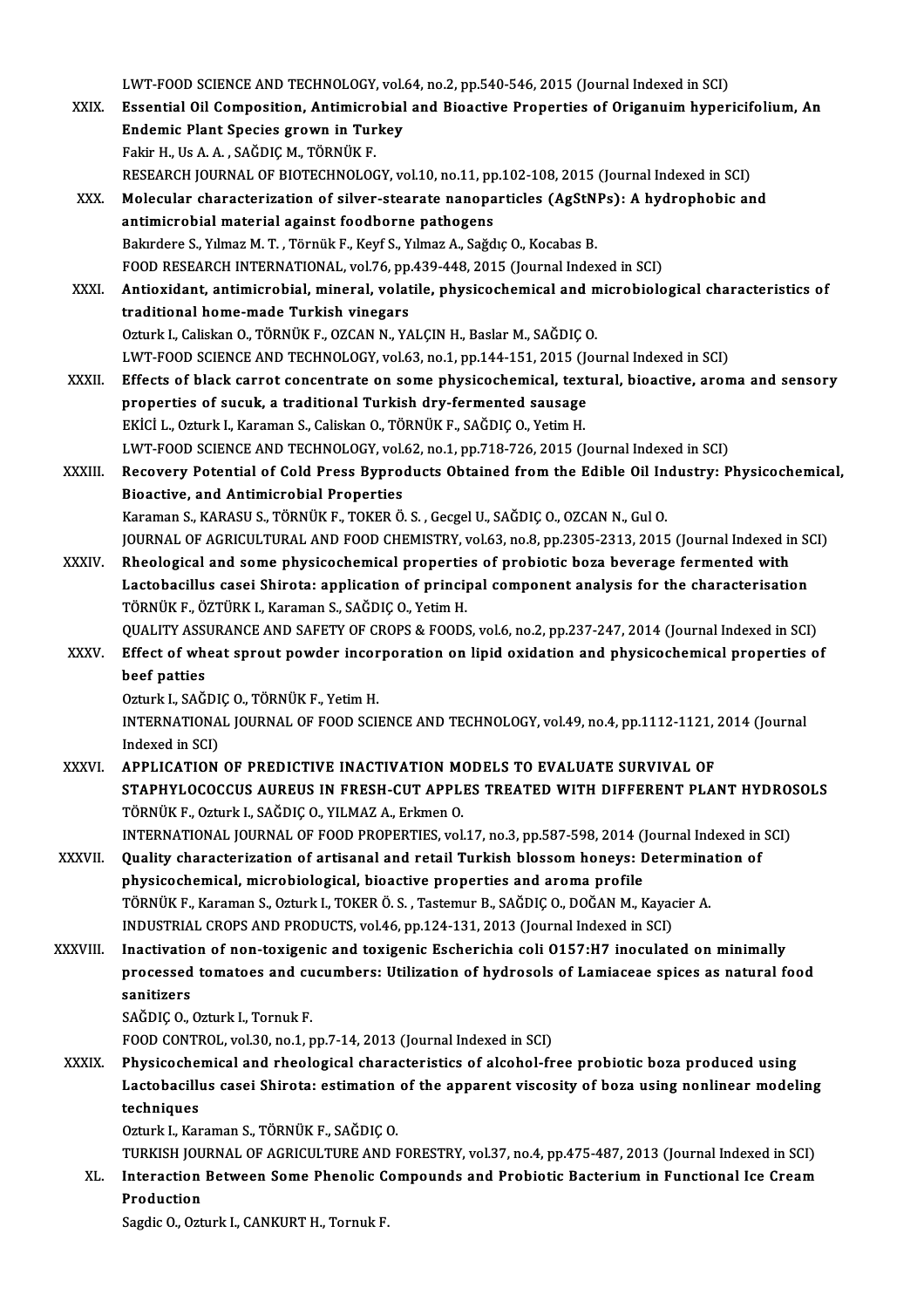FOOD AND BIOPROCESS TECHNOLOGY, vol.5, no.8, pp.2964-2971, 2012 (Journal Indexed in SCI)<br>Application of Non-linear Models to Prodist Inhibition Effects of Various Plant Hydro

- FOOD AND BIOPROCESS TECHNOLOGY, vol.5, no.8, pp.2964-2971, 2012 (Journal Indexed in SCI)<br>XLI. Application of Non-linear Models to Predict Inhibition Effects of Various Plant Hydrosols on Listeria FOOD AND BIOPROCESS TECHNOLOGY, vol.5, no.8, pp.<br>Application of Non-linear Models to Predict Inhi<br>monocytogenes Inoculated on Fresh-Cut Apples<br>Ortual: L. Tonnuk E. SAČDIC O. Kisi O. Application of Non-linear Models<br>monocytogenes Inoculated on Fre<br>Ozturk I., Tornuk F., SAĞDIÇ O., Kisi O.<br>FOODPOPNE PATHOCENS AND DISEA monocytogenes Inoculated on Fresh-Cut Apples<br>Ozturk I., Tornuk F., SAĞDIÇ O., Kisi O.<br>FOODBORNE PATHOGENS AND DISEASE, vol.9, no.7, pp.607-616, 2012 (Journal Indexed in SCI)
- XLII. Efficacy of various plant hydrosols as natural food sanitizers in reducing Escherichia coli 0157:H7 FOODBORNE PATHOGENS AND DISEASE, vol.9, no.7, pp.607-616, 2012<br>Efficacy of various plant hydrosols as natural food sanitizers<br>and Salmonella Typhimurium on fresh cut carrots and apples.<br>TOBNUK E. CANKUPT H. OZTUBK L. Sodis Efficacy of various plant hydrosols as natural food sanitizer:<br>and Salmonella Typhimurium on fresh cut carrots and apple<br>TORNUK F., CANKURT H., OZTURK I., Sagdic O., BAYRAM O., YETIM H.<br>International journal of food microb TORNUK F., CANKURT H., OZTURK I., Sagdic O., BAYRAM O., YETIM H.<br>International journal of food microbiology, vol.148, pp.30-5, 2011 (Journal Indexed in SCI Expanded) TORNUK F., CANKURT H., OZTURK I., Sagdic O., BAYRAM O., YETIM H.<br>International journal of food microbiology, vol.148, pp.30-5, 2011 (Journal Indexed in SCI Expanded)<br>XLIII. Determination and Improvement of Microbial Safety
- International journal of food microbiol<br>Determination and Improvement<br>Tornuk F., Ozturk I., Sagdic O., Yetim H.<br>FOODPOPNE BATHOCENS AND DISEA Determination and Improvement of Microbial Safety of Wheat Sprouts with Chemical<br>Tornuk F., Ozturk I., Sagdic O., Yetim H.<br>FOODBORNE PATHOGENS AND DISEASE, vol.8, no.4, pp.503-508, 2011 (Journal Indexed in SCI) FOODBORNE PATHOGENS AND DISEASE, vol.8, no.4, pp.503-508, 2011 (Journal Indexed in SCI)<br>Articles Published in Other Journals

rticles Published in Other Journals<br>I. Effect of Addition of Fig Seed Cold Press Oil Byproduct on Physicochemical, Sensory, Textural and<br>Riseative Preperties of Preed Bioactive Properties of Bread<br>Bioactive Properties of Bread<br>CAKID E. METIN VU DIBIM B. ÖZÜ Effect of Addition of Fig Seed Cold Press Oil Byproduct on Physicochemical, S<br>Bioactive Properties of Bread<br>ÇAKIR E., METİN YILDIRIM R., ÖZÜLKÜ G., TÖRNÜK F., TOKER Ö. S. , SAĞDIÇ O., ARICI M.<br>European Eood Science and Eng

- Bioactive Properties of Bread<br>ÇAKIR E., METİN YILDIRIM R., ÖZÜLKÜ G., TÖRNÜK F., TOKER Ö. S. , SAĞDIÇ O., ARICI M.<br>European Food Science and Engineering, vol.2, no.2, pp.59-64, 2021 (Refereed Journals of Other Institutions CAKIR E., METIN YILDIRIM R., ÖZÜLKÜ G., TÖRNÜK F., TOKER Ö. S. , SAĞDIÇ O., ARICI M.<br>European Food Science and Engineering, vol.2, no.2, pp.59-64, 2021 (Refereed Journals of Other Institutions)<br>II. Effect of oleaster flour
- Europea<br><mark>Effect o</mark><br>dough<br><sup>Vouur 7</sup> II. Effect of oleaster flour addition as a source of dietary fiber on rheological properties of wheat dough<br>dough<br>Yavuz Z., Törnük F., Durak M. Z. dough<br>Yavuz Z., Törnük F., Durak M. Z.<br>European Food Science and Engineering, vol.2, no.1, pp.7-12, 2021 (Refereed Journals of Other Institutions)<br>Mikroplastikler: Gidelarda Bulunuau ve Sağlık Üzerine Etkileri

Yavuz Z., Törnük F., Durak M. Z.<br>European Food Science and Engineering, vol.2, no.1, pp.7-12, 2021 (Re<br>III. Mikroplastikler: Gıdalarda Bulunuşu ve Sağlık Üzerine Etkileri<br>Alsoy S. Törnük E. Yotim H III. Mikroplastikler: Gıdalarda Bulunuşu ve Sağlık Üzerine Etkileri<br>Akçay S., Törnük F., Yetim H.

Avrupa Bilim ve Teknoloji Dergisi, no.20, pp.530-538, 2020 (Refereed Journals of Other Institutions)

Akçay S., Törnük F., Yetim H.<br>Avrupa Bilim ve Teknoloji Dergisi, no.20, pp.530-538, 2020 (Refereed Journals of Other Institutions)<br>IV. Apricot juice processing byproducts as sources of value-added compounds for food indust Avrupa Bilim ve Teknoloji Dergisi, no.20, pp.<br><mark>Apricot juice processing byproducts as</mark><br>Dinçel Kasapoğlu E., Kahraman S., Törnük F.<br>Furonean Food Science and Engineering vo. Apricot juice processing byproducts as sources of value-added compounds for food industry<br>Dincel Kasapoğlu E., Kahraman S., Törnük F.<br>European Food Science and Engineering, vol.1, no.1, pp.18-23, 2020 (Refereed Journals of

Dinçel Kasapoğlu E., Kahraman S., Törnük F.<br>European Food Science and Engineering, vol.1, no.1, pp.18-23, 2020 (Refereed Journals of Other Instit<br>V. Improvement of bioavailability of bioactive compounds of medicinal herbs European Food Science and Engineering, vol.1, no<br>Improvement of bioavailability of bioactive<br>fermentation with Lactobacillus plantarum<br>Degen K. Tännük E V. Improvement of bioavailability of bioactive compounds of medicinal herbs by drying and fermentation with Lactobacillus plantarum<br>Dogan K., Törnük F. fermentation with Lactobacillus plantarum<br>Dogan K., Törnük F.<br>FUNCTIONAL FOODS IN HEALTH AND DISEASE, vol.9, no.12, pp.735-748, 2019 (Journal Indexed in ESCI)<br>Improvement of Bioquallability of Soge and Mint by Ultresonia E

Dogan K., Törnük F.<br>FUNCTIONAL FOODS IN HEALTH AND DISEASE, vol.9, no.12, pp.735-748, 2019 (Jou<br>VI. Improvement of Bioavailability of Sage and Mint by Ultrasonic Extraction<br>Doğan K. Alman B. K., Törnük E. FUNCTIONAL FOODS IN HEALTH<br>Improvement of Bioavailabili<br>Doğan K., Akman P. K. , Törnük F.<br>International Journal of Life Scien VI. Improvement of Bioavailability of Sage and Mint by Ultrasonic Extraction<br>Doğan K., Akman P. K. , Törnük F.<br>International Journal of Life Sciences and Biotechnology, vol.2, no.2, pp.122-135, 2019 (Refereed Journals of O Doğan K., Akman P. K., Törnük F.

International Journal of Life Sciences and Biotechnology, vol.2, no.2, pp.122-135, 2019 (Refer<br>Institutions)<br>VII. Tree barks as potential sources of value-added components for the food industry<br>Doğan K. Alman B. K. Törnük Institutions)<br><mark>Tree barks as potential sourc</mark><br>Doğan K., Akman P. K. , Törnük F.<br>International Journal of Eood Tea Tree barks as potential sources of value-added components for the food industry<br>Doğan K., Akman P. K. , Törnük F.<br>International Journal of Food Technology and Nutrition, vol.2, pp.25-35, 2019 (Refereed Journals of Other<br>In Doğan K., Aki<br>International<br>Institutions)<br>Mikroorgan

- International Journal of Food Technology and Nutrition, vol.2, pp.25<br>Institutions)<br>VIII. Mikroorganizma Taşıyıcısı Yenilebilir Filmler ve Kaplamalar<br>Dingel Kasanoğlu E. TÖDNÜK E Institutions)<br><mark>Mikroorganizma Taşıyıcısı Y</mark><br>Dinçel Kasapoğlu E., TÖRNÜK F.<br>YüzüNCÜ YIL ÜNİVERSİTESİ TA Mikroorganizma Taşıyıcısı Yenilebilir Filmler ve Kaplamalar<br>Dinçel Kasapoğlu E., TÖRNÜK F.<br>YÜZÜNCÜ YIL ÜNİVERSİTESİ TARIM BİLİMLERİ DERGİSİ \*, vol.28, no.4, pp.518-529, 2018 (National Refreed<br>University Journal) Dinçel Kasapoğlu E.<br>YÜZÜNCÜ YIL ÜNİV<br>University Journal)<br>Effect of thume al YÜZÜNCÜ YIL ÜNIVERSITESI TARIM BILIMLERI DERGISI \*, vol.28, no.4, pp.518-529, 2018 (National Refre<br>University Journal)<br>IX. Effect of thyme and garlic aromatic waters on microbiological properties of raw milk cheese<br>SAČDICO
- University Journal)<br>IX. Effect of thyme and garlic aromatic waters on microbiological properties of raw milk cheese<br>SAĞDIÇ O., Cankurt H., TÖRNÜK F., ARICI M. Effect of thyme and garlic aromatic waters on microbiological properties of raw mil<br>SAĞDIÇ O., Cankurt H., TÖRNÜK F., ARICI M.<br>Journal of Tekirdag Agricultural Faculty, vol.14, no.2, pp.22-33, 2017 (Journal Indexed in ESCI

X. Geleneksel Gıdaların Okul Çağı Çocuklarının Beslenmesindeki Rolü Üzerine Bir Araştırma Journal of Tekirdag Ag<br><mark>Geleneksel Gıdaların</mark><br>Karakaş H., TÖRNÜK F.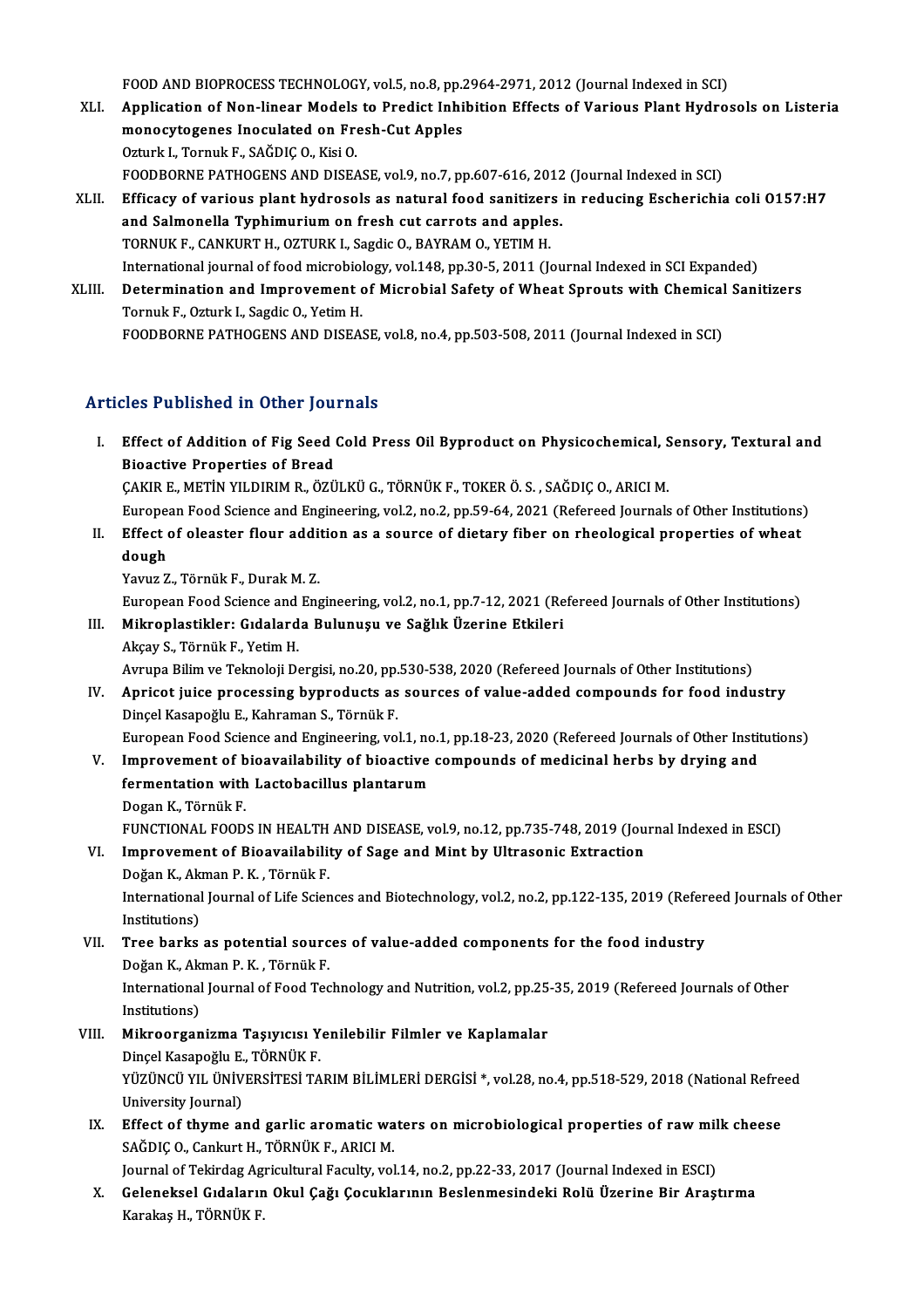Cumhuriyet Üniversitesi Fen Bilimleri Dergisi, vol.37, no.3, pp.292-302, 2016 (National Refreed University Journal)<br>Nanakamperit sıda ambalailarında kullanılan panakillarin sağlık boyutu.

- Cumhuriyet Üniversitesi Fen Bilimleri Dergisi, vol.37, no.3, pp.292-302, 2016 (National)<br>XI. Nanokompozit gıda ambalajlarında kullanılan nanokillerin sağlık boyutu Cumhuriyet Üniversitesi Fen Bilimleri Derg<br>Nanokompozit gıda ambalajlarında ku<br>TÖRNÜK F., Uslu E. Ş. , Hançer M., Yetim H.<br>Gıda Telmolojisi no 11. nn 79.90.2015 (N. XI. Nanokompozit gıda ambalajlarında kullanılan nanokillerin sağlık boyutu<br>TÖRNÜK F., Uslu E. Ş. , Hançer M., Yetim H.<br>Gıda Teknolojisi, no.11, pp.78-80, 2015 (National Non-Refereed Journal)
- XII. Yenilebilir Tohum Filizlerinin Fonksiyonel Özellikleri YETIM H., OZTURK I., TÖRNÜK F., SAĞDIÇ O., Hayta M. Yenilebilir Tohum Filizlerinin Fonksiyonel Özellikleri<br>YETIM H., OZTURK I., TÖRNÜK F., SAĞDIÇ O., Hayta M.<br>GIDA, vol.35, no.3, pp.205-210, 2010 (Other Refereed National Journals)<br>Yenilebilir Tehum Filizlerinin Mikrobiyal G
- XIII. Yenilebilir Tohum Filizlerinin Mikrobiyal Güvenliği<br>YETIM H., TÖRNÜK F., OZTURK I., SAĞDIC O. GIDA, vol.35, no.3, pp.205-210, 2010 (Other<br>Yenilebilir Tohum Filizlerinin Mikrobiy<br>YETIM H., TÖRNÜK F., OZTURK I., SAĞDIÇ O.<br>AKADEMİK CIDA .vol.2, no.2, np.12, 22, 2010 AKADEMİK GIDA, vol.8, no.2, pp.18-23, 2010 (Other Refereed National Journals)

# ARADEMIK GIDA, VOL8, N<br>Books & Book Chapters

- OOks & Book Cha<br>I. Vitamin Analizi<br>TÖPNÜK E. VII M I. Vitamin Analizi<br>TÖRNÜK F., YILMAZ M. T. in:GıdaAnalizi,KamileNazanTurhan,Editor,NobelAkademikYayıncılık,Ankara,pp.179-200,2020 TÖRNÜK F., YILMAZ M. T.<br>in: Gida Analizi, Kamile Nazan Turhan, Editor, Nobel Akademik Ya<br>II. Microbial ecology of mayonnaise, margarine, and sauces<br>SAĞDIC O. TÖRNÜK E. KARASU S. DURAK M. Z. ARICI M in: Gıda Analizi, Kamile Nazan Turhan, Editor, Nobel Akade<br>Microbial ecology of mayonnaise, margarine, and s<br>SAĞDIÇ O., TÖRNÜK F., KARASU S., DURAK M. Z. , ARICI M.<br>in: Quantitative Misrobialegy in Eaad Prassesing: Medelin
- in: Quantitative Microbiology in Food Processing: Modeling the Microbial Ecology, A. de Souza Sant'Ana, Editor,<br>John Wiley & Sons, Ltd, Chichester, pp.519-532, 2017 SAĞDIC O., TÖRNÜK F., KARASU S., DURAK M. Z., ARICI M.
- III. Biological Preservation of Foods John Wiley & Sons, Ltd, Chichester, pp.519-532, 2017<br>Biological Preservation of Foods<br>SAĞDIÇ O., TÖRNÜK F., ÖZTÜRK İ., KARASU S., YILMAZ M. T.<br>in: Microbial Food Safety and Preservation Techniques, V. P. in: Microbial Food Safety and Preservation Techniques, V Ravishankar Rai, Jamuna A. Bai, Editor, CRC-Press, pp.453-473, 2016 SAĞDIÇ O., TÖRNÜ<br>in: Microbial Food<br>pp.453-473, 2016<br>Mikrobiyal Biyal
- IV. Mikrobiyal Biyokütle Üretimi ArıcıM.,SağdıçO.,Karasu S.,TörnükF. in: Endüstriyel Mikrobiyolojiye Giriş, İrfan Turhan, Editor, Palme Yayın Dağıtım, Ankara, pp.218-228, 2015 in: Endüstriyel Mikrob<br><mark>Antimicrobial Prope</mark><br>SAĞDIÇ O., TÖRNÜK F.<br>in: Distaw Phytecham

## V. Antimicrobial Properties of Organosulfur Compounds

in: Dietary Phytochemicals and Microbes, Amlan K. Patra, Editor, Springer, London/Berlin, Dordrecht, pp.127-156,<br>2012 SAĞDI<br>in: Die<br>2012

## Refereed Congress / Symposium Publications in Proceedings

efereed Congress / Symposium Publications in Proceedings<br>I. Production of fruit based drinks as carriers of probiotic bacteria Lactobacillus rhamnosus sp.<br>Alman B.K. Tännük E. Vetim H Production of fruit based dri<br>Akman P. K., Törnük F., Yetim H.<br>10th Probiotics Probiotics & No. Production of fruit based drinks as carriers of probiotic bacteria Lactobae<br>Akman P. K., Törnük F., Yetim H.<br>10th Probiotics, Prebiotics & New Foods, Rome, Italy, 8 - 10 September 2019, pp.84<br>The effect of incorporation of

Akman P. K. , Törnük F., Yetim H.<br>10th Probiotics, Prebiotics & New Foods, Rome, Italy, 8 - 10 September 2019, pp.84<br>II. The effect of incorporation of oleaster (Elaeagnus angustifolia L.) powder on rheological and<br>tortura 10th Probiotics, Prebiotics & New Foods, Rome, Italy,<br>The effect of incorporation of oleaster (Elaeag<br>textural properties of wheat dough and bread<br>Young 7 Tönnük E The effect of inco<br>textural properti<br>Yavuz Z., Törnük F.<br>The International S textural properties of wheat dough and bread<br>Yavuz Z., Törnük F.<br>The International Symposium on Food Rheology and Texture, İstanbul, Turkey, 19 - 21 October 2018, pp.146<br>Davelopment of chitosen penenentiales leaded with ca

Yavuz Z., Törnük F.<br>The International Symposium on Food Rheology and Texture, İstanbul, Turkey, 19 - 21 October 2018, pp.146<br>III. Development of chitosan nanoparticles loaded with carvacrol using ionic gelation method by c The International Sy<br>Development of cl<br>composite design<br>Colur M.A. Törnük

Çakır M.A., Törnük F.

International Conference on Science and TechnologyICONST 2018, Prizren, Kosova, 5 - 09 September 2018, pp.974

IV. A novel probiotic carrier fruit-based snack food: Apricot pestil UsluE.S. ,UcakG.,AKMANP.K. ,TÖRNÜKF. European Biotechnology Congress, Athens, Greece, 26 - 28 April 2018, vol.280, no.30

V. Fruits as carrier for probiotic bacteria: survival of Lactobacillus paracasei and Lactobacillus GG in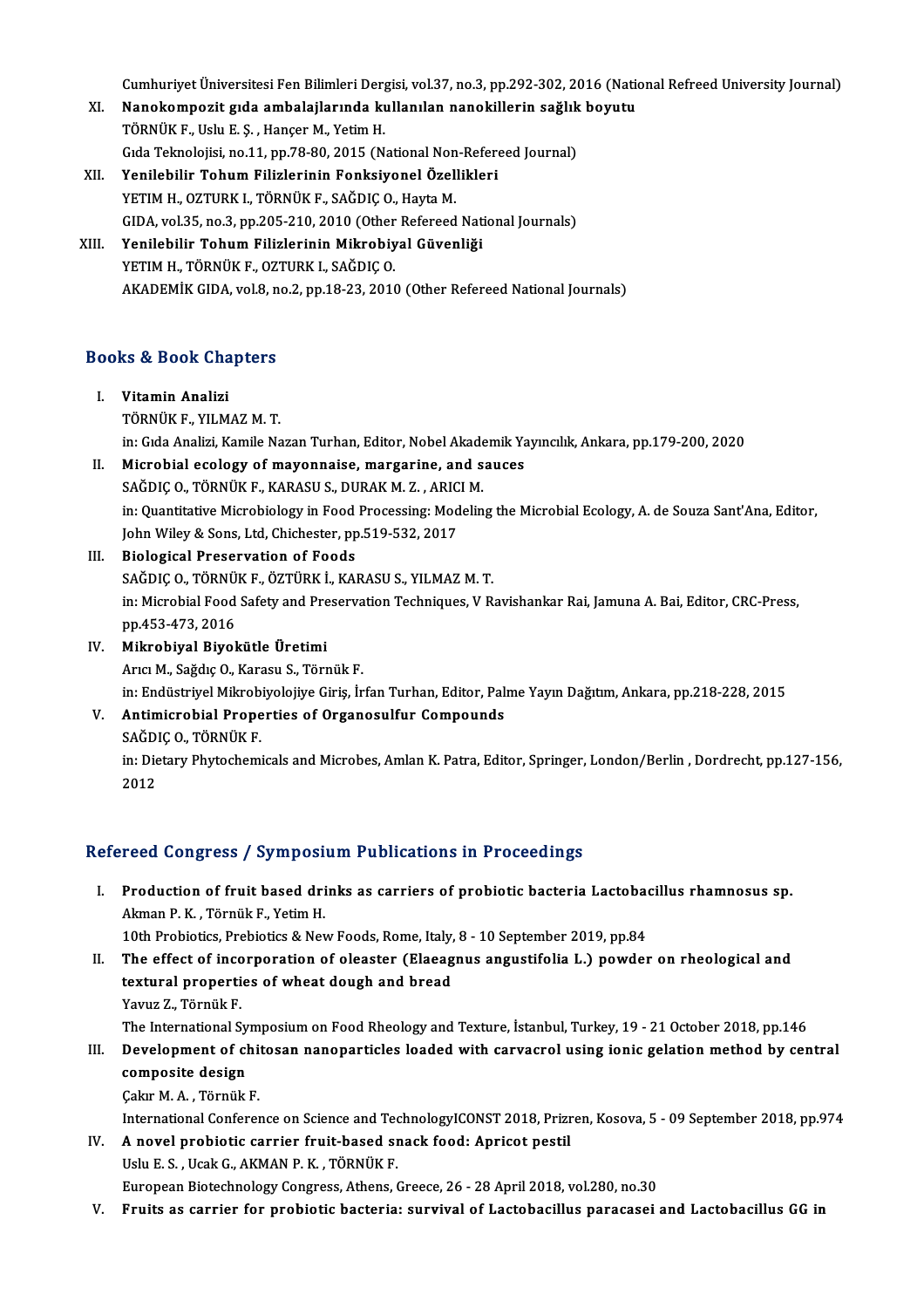|        | persimmon fruit                                                                                                                                    |
|--------|----------------------------------------------------------------------------------------------------------------------------------------------------|
|        | AKMAN P. K., TÖRNÜK F., TOKER Ö. S.                                                                                                                |
|        | European Biotechnology Congress, Athens, Greece, 26 - 28 April 2018, vol.280, no.30                                                                |
| VI.    | Development of microbiological quality of sliced kashar cheese by packaging with active                                                            |
|        | nanocomposite films containing nanoclays impregnated with natural antimicrobials                                                                   |
|        | TÖRNÜK F., HANÇER M., YETİM H.                                                                                                                     |
|        | Agriculture &Food 6th International Conference, Elenite, Bulgaria, 20 June 2018, pp.14                                                             |
| VII.   | The industrial application of Chorchorus olitorius mucilage in preserving quality of prime beef                                                    |
|        | steaks stored at low temperature                                                                                                                   |
|        | ARICI M., AWAD N., ÇAM M., YILMAZ M. T., SAĞDIÇ O., TÖRNÜK F.                                                                                      |
|        | The Japan Food Machinery Manufacturers'xx Association, Tokyo, Japan, 12 - 15 June 2018, vol.83                                                     |
| VIII.  | Preparation and Characterization of Curcumin Loaded Ovalbumin Nanoparticles                                                                        |
|        | TÖRNÜK F., AKMAN P. K., Bozkurt F.                                                                                                                 |
|        | I. International Agricultural Science Congress, Van, Turkey, 09 May 2018, pp.343                                                                   |
| IX.    | Edible Films as Carrier for Probiotic Bacteria: Survival of Lactobacillus paracasei in Sodium Alginate                                             |
|        | <b>Based Films</b>                                                                                                                                 |
|        | TÖRNÜK F., AKMAN P. K., Uysal E.                                                                                                                   |
|        | I. International Agricultural Science Congress, Van, Turkey, 09 May 2018, pp.361                                                                   |
| Χ.     | The effect of different extraction methods on total phenolic and antioxidant composition of                                                        |
|        | hawthorn berries                                                                                                                                   |
|        | Uçak Özkaya G., Akman P. K., Törnük F., Yetim H.                                                                                                   |
|        | The 4th International Symposium on "Traditional Foods from Adriatic to Caucasus", Lefkoșa, Cyprus (Kktc), 19 -                                     |
|        | 21 April 2018, pp.323                                                                                                                              |
| XI.    | PROBİYOTİK TAŞIYICISI OLARAK MERCİMEK VE MAŞ FASULYESİ FİLİZİ ÜRETİMİ                                                                              |
|        | BURSA K., IŞIK G., OKAY Y., YEĞİN E., TÖRNÜK F.                                                                                                    |
|        | İç Anadolu Bölgesi 3. Tarım ve Gıda Kongresi (Uluslararası Katılımlı), Sivas, Turkey, 26 - 28 October 2017, pp.273                                 |
| XII.   | Elektropüskürtme yöntemiyle propolis yüklenmiş polivinil alkol nanopartiküllerinin üretimi ve                                                      |
|        | karakterizasyonu                                                                                                                                   |
|        | TÖRNÜK F. SUBASI B.                                                                                                                                |
|        | XV. Ulusal Spektroskopi Kongresi, Yalova, Turkey, 17 May 2017, pp.79                                                                               |
| XIII.  | Cold pasteurization of shalgam (salgam) juices with ultraviolettechnology and determination of                                                     |
|        | processing conditions                                                                                                                              |
|        | DOĞAN K., İRKİLMEZ M. Ü., BAŞLAR M., TÖRNÜK F.                                                                                                     |
|        | 2nd INTERNATIONAL BALKANAGRICULTURE CONGRESS, Tekirdağ, Turkey, 16 - 18 May 2017, pp.603                                                           |
| XIV.   | DETERMINATION OF ANTIMICROBIAL ACTIVITY OF FENUGREEK SEED GUM BASED ACTIVE                                                                         |
|        | NANOCOMPOSITE FILMS REINFORCED WITH NANOCLAYS                                                                                                      |
|        | MEMİŞ S., TÖRNÜK F., BOZKURT F., DURAK M.Z.<br>I. International Congress on Medicinal and Aromatic Plants, Konya, Turkey, 10 - 12 May 2017, pp.638 |
| XV.    | USE OF OLIVE LEAF AS MEDICAL AND AROMATIC PLANT                                                                                                    |
|        | DOĞAN K, TÖRNÜK F.                                                                                                                                 |
|        | I. International Congress on Medicinal and Aromatic Plants, Konya, Turkey, 10 - 12 May 2017, pp.723                                                |
| XVI.   | Effects of some fruit juices and additives on aroma profile of cemen paste                                                                         |
|        | YETIM H., Ekici L., Özcan C., OZTURK I., TÖRNÜK F., KARAMAN S.                                                                                     |
|        | 6th International Chemistry Conference, Riyad, Saudi Arabia, 08 November 2016, pp.3                                                                |
| XVII.  | Thymus vulgaris uçucu yağı yüklenmiş kitosan nanopartiküllerinin antibakteriyel aktivitelerinin                                                    |
|        | belirlenmesi                                                                                                                                       |
|        | Basar Z. S., Memis S., TÖRNÜK F., DURAK M. Z.                                                                                                      |
|        | Türkiye 12. Gıda Kongresi, Edirne, Turkey, 05 October 2016, pp.402                                                                                 |
| XVIII. | Pelemir (Cephalaria syriaca) ekstrakt ilaveli ekmeklerde renk analizi                                                                              |
|        | Uslu E S., TÖRNÜK F.                                                                                                                               |
|        | Türkiye 12. Gıda Kongresi, Edirne, Turkey, 05 October 2016, pp.140                                                                                 |
|        |                                                                                                                                                    |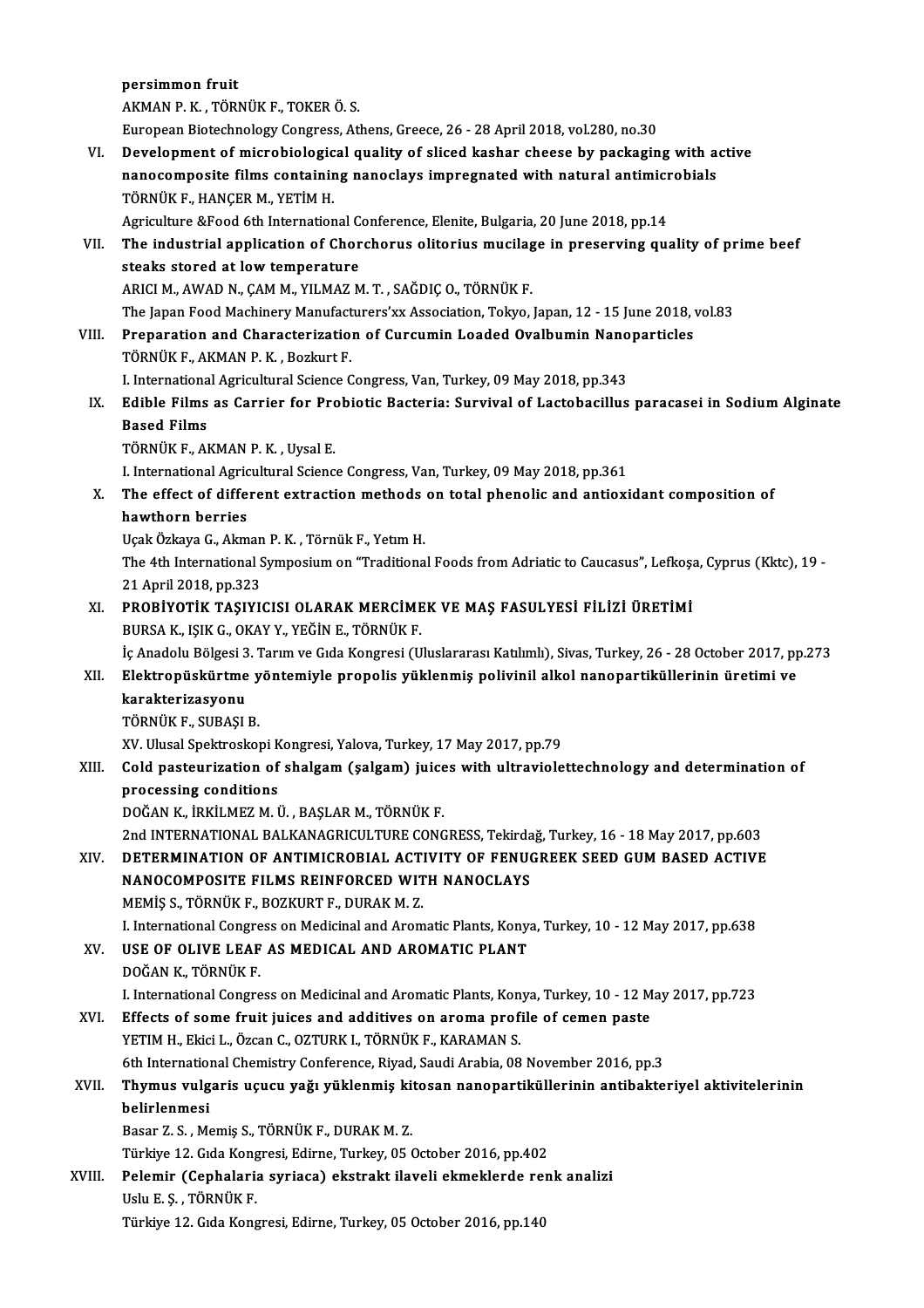| XIX.        | Çemen tohumu gamı bazlı nisin içeren biyobozunur filmlerin üretimi ve antimikrobiyel etkilerinin<br>belirlenmesi                                                                                   |
|-------------|----------------------------------------------------------------------------------------------------------------------------------------------------------------------------------------------------|
|             | MEMİŞ S., TÖRNÜK F.                                                                                                                                                                                |
|             | Türkiye 12. Gıda Kongresi, Edirne, Turkey, 5 - 07 October 2016, pp.543                                                                                                                             |
| XX.         | Cephalaria Syriaca Grains as a Natural and Novel Substance for Strengthening of Weak Wheat Flour                                                                                                   |
|             | Dough for Breadmaking A Farinograph Study                                                                                                                                                          |
|             | TÖRNÜK F., Uslu E. Ş., Bozkurt F.                                                                                                                                                                  |
|             | IFT'16, Chicago, United States Of America, 16 July 2016, pp.43                                                                                                                                     |
| XXI.        | Cephalaria syriaca tohumlarının glikozit kaynaklı acılığının enzim veya bakteri muamelesi ile                                                                                                      |
|             | azaltılması                                                                                                                                                                                        |
|             | Uslu E Ş , Bozkurt F , Törnük F                                                                                                                                                                    |
|             | 5TH INTERNATIONAL VOCATIONAL SCHOOLS SYMPOSIUM, Prizren, Kosovo, 18 - 20 May 2016, pp.81-85                                                                                                        |
| XXII.       | Potential use of propolis for active food packaging applications<br>TÖRNÜK F., YETIM H.                                                                                                            |
|             | 13th Asian Apicultural Association Conference, Cidde, Saudi Arabia, 24 April 2016, pp.341                                                                                                          |
| XXIII.      | Satureja Hortensis Ucucu Yagı Yuklenmis Kitosan Nanopartikullerin Antibakteriyel Aktivitelerinin                                                                                                   |
|             | <b>Belirlenmesi</b>                                                                                                                                                                                |
|             | TÖRNÜK F., FEYZİOĞLU G. C.                                                                                                                                                                         |
|             | 18. Ulusal Biyoteknoloji Kongresi, Konya, Turkey, 18 - 19 December 2015, pp.148                                                                                                                    |
| XXIV.       | TGA and DSC profiles of LLDPE based active nanocomposite films reinforced with nanoclays grafted                                                                                                   |
|             | with some plant extracts                                                                                                                                                                           |
|             | TÖRNÜK F., HANÇER M., YETİM H.                                                                                                                                                                     |
|             | First International Conference on Applied Chemistry, Cidde, Saudi Arabia, 18 - 19 November 2015, pp.73                                                                                             |
| XXV.        | The Effect of Cephalaria syriaca Addition on Bread Volume                                                                                                                                          |
|             | İÇYER N. C., TOKER Ö. S., KARASU S., TÖRNÜK F., ARICI M., BOZKURT F., SAĞDIÇ O.                                                                                                                    |
|             | The 3rd International Symposium on "Traditional Foods from Adriatic to Caucasus", 1 - 04 October 2015, pp.74                                                                                       |
| <b>XXVI</b> | Steady Dynamic and Time Dependent Rheological Properties of Sour Orange Sauce                                                                                                                      |
|             | İÇYER N. C. , TOKER Ö. S. , KARASU S., TÖRNÜK F., ARICI M., BOZKURT F., SAĞDIÇ O.<br>The 3rd International Symposium on "Traditional Foods from Adriatic to Caucasus", 1 - 04 October 2015, pp.370 |
| XXVII.      | Physicochemical properties of Cephalaria syriaca seeds grown in different regions of Turkey                                                                                                        |
|             | TÖRNÜK F., ELİF ŞEYMA U., YILMAZ M. T., SAĞDIÇ O., ARICI M.                                                                                                                                        |
|             | The 3rd international symposium on traditional foods from Adriatic to Caucasus, Saraybosna, Bosnia And                                                                                             |
|             | Herzegovina, 1 - 04 October 2015, pp.88                                                                                                                                                            |
| XXVIII.     | A way for protection of school age children from unhealthy foods Traditional foods                                                                                                                 |
|             | KARAKAŞ H., TÖRNÜK F.                                                                                                                                                                              |
|             | The 3rd International Symposium on Traditional Foods From Adriatic to Caucasus, Sarajevo, Bosnia And                                                                                               |
|             | Herzegovina, 1 - 04 October 2015, pp.44                                                                                                                                                            |
| XXIX.       | Olive paste powder potential ingredient for increasing functionality of many traditional foods                                                                                                     |
|             | İÇYER N. C., TOKER Ö. S., KARASU S., TÖRNÜK F., ARICI M., SAĞDIÇ O.                                                                                                                                |
|             | The 3rd international symposium on traditional foods from Adriatic to Caucasus, Saraybosna, Bosnia And                                                                                             |
|             | Herzegovina, 1 - 04 October 2015, pp 572                                                                                                                                                           |
| XXX.        | Methods of detection of honey edalturation Their advantages and disadvantages                                                                                                                      |
|             | TOKER Ö. S., DURAK M. Z., SAĞDIÇ O., ARICI M., TÖRNÜK F.                                                                                                                                           |
|             | International Congress on Safety and Authenticity of Bee Products, İstanbul, Turkey, 21 - 22 May 2015, pp.72                                                                                       |
| <b>XXXI</b> | Farklı soğuk pres yağ atıklarının fizikokimyasal özellikleri                                                                                                                                       |
|             | Toker Ö. S., Karaman S., Karasu S., Törnük F., Geçgel Ü., Sağdıç O., Gül O., Özcan N.                                                                                                              |
|             | İç Anadolu Bölgesi 2. Tarım ve Gıda Kongresi, Nevşehir, Turkey, 28 - 30 April 2015, pp.389                                                                                                         |
| XXXII.      | Decontamination of Chicken Breast Meat contaminated with Salmonella Enteritidis by using                                                                                                           |
|             | Vegetable Hydrocols                                                                                                                                                                                |
|             | UÇAK G., TÖRNÜK F., DURAK M. Z., SAĞDIÇ O., YETİM H.                                                                                                                                               |
|             | III. Et Ürünleri Çalıştayı, Tokat, Turkey, 16 October 2014, pp.22                                                                                                                                  |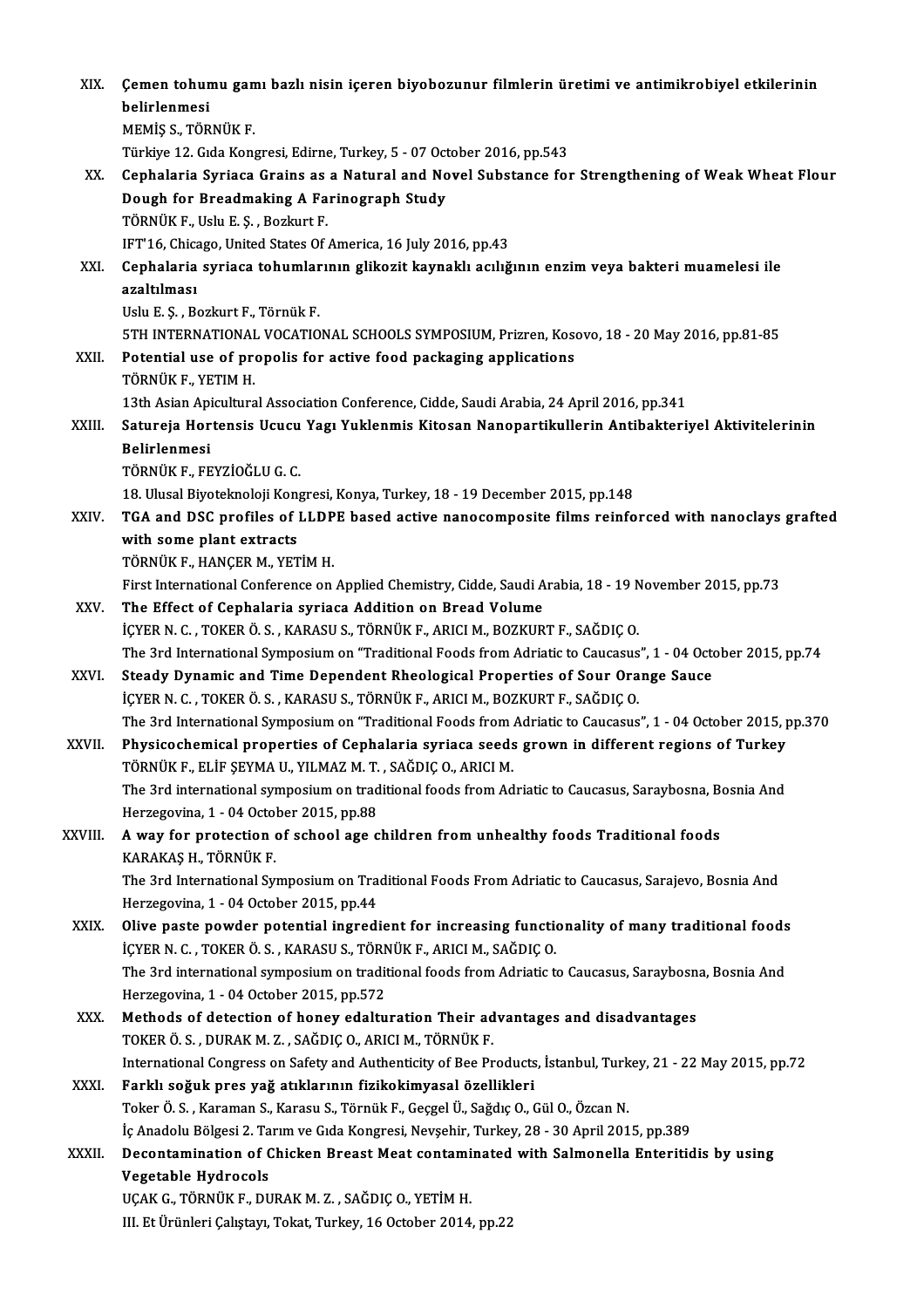| <b>XXXIII</b> | Chemical and Functional Properties of Cold Press Oil By-products                                              |
|---------------|---------------------------------------------------------------------------------------------------------------|
|               | TOKER Ö. S., KARAMAN S., KARASU S., TÖRNÜK F., SAĞDIÇ O., Geçgel Ü., Özcan N., GUL O.                         |
|               | International Mesopotamia Agriculture Congress, Diyarbakır, Turkey, 22 September 2014, pp.258-259             |
| XXXIV.        | Farklı menengiç ekstraktlarının yağ asidi profillerinin belirlenmesi                                          |
|               | UÇAK G., DURAK M. Z., TOKER Ö. S., TÖRNÜK F., ARICI M.                                                        |
|               | 4. Geleneksel Gıdalar Sempozyumu, Adana, Turkey, 17 - 19 April 2014, pp.438                                   |
| XXXV.         | Nanokompozit gıda ambalajlamada kullanılan nanokillerin sağlık yönünden değerlendirilmesi                     |
|               | TÖRNÜK F., HANÇER M., YETİM H.                                                                                |
|               | TGDF Gida Kongresi, Antalya, Turkey, 12 - 14 November 2013, pp.35                                             |
| <b>XXXVI</b>  | Traditional Anatolian Pastirma: should it be valued as a unique meat product?.                                |
|               | AHHMED A., Ozturk I., TÖRNÜK F., Karaman S., Ozbek M., Kaneko G., Ushio H., Sakata R., Yetim H.               |
|               | In Proceeding of the 2nd International Symposium on "Traditional Foods from Adriatic to Caucasus",, Struga,   |
|               | Macedonia, 24 October 2013, pp 1                                                                              |
| XXXVII.       | Health aspects of nanoclays used in nanocomposite food packaging materials                                    |
|               | TÖRNÜK F., HANÇER M., YETİM H.                                                                                |
|               | 59th ICoMST International Congress of Meat Science and Technology, İzmir, Turkey, 18 - 23 August 2013, pp.171 |
| XXXVIII.      | Effects of dietary incorporation of Izmir oregano on microbiological properties of broiler meats              |
|               | YETİM H., EKİCİ L., ÖZTÜRK İ., SAĞDIÇ O., TÖRNÜK F., GÖNÜLALAN Z.                                             |
|               | 59th ICoMST International Congress of Meat Science and Technology, İzmir, Turkey, 18 August - 23 March 2013,  |
|               | pp.83                                                                                                         |
| <b>XXXIX</b>  | Influence of novel active nanocomposite polyethylene films incorporated with nanoclays and plant              |
|               | extracts in controlling lipid oxidation and growth of Escherichia coli 0157 H7 in ground beef                 |
|               | TÖRNÜK F., YETİM H., HANÇER M., SAĞDIÇ O.                                                                     |
|               | 59th ICoMST International Congress of Meat Science and Technology, İzmir, Turkey, 18 - 23 August 2013, pp.85  |
| XL.           | Processing development of Turkish cured meat products by a combination of traditional and modern              |
|               | methods: Pastirma production system.                                                                          |
|               | AHHMED A., Ozturk I., DASKIN P., TÖRNÜK F., Karaman S., Yetim H.                                              |
|               | In Proceeding of the Academic Plaza: International Food Machinery and Technology Exhibition (FOOMA 2013),,    |
|               | Tokyo, Japan, 11 June 2013, pp 239-242                                                                        |
| XLI.          | Decontamination of Salmonella on shell eggs by summer savory                                                  |
|               | DURAK M. Z., TÖRNÜK F., ÖZTÜRK İ., SAĞDIÇ O.                                                                  |
|               | IAFP'S European Symposium on Food Safety, Marsilya, France, 15 - 17 May 2013, pp.11                           |
| XLII.         | Nanokil kompozitlerinin gıda ambalajlamada kullanımı                                                          |
|               | TÖRNÜK F., YETİM H.                                                                                           |
|               | Türkiye 11. Gida Kongresi, Hatay, Turkey, 10 - 12 October 2012, pp.46                                         |
| XLIII.        | Ketçap üretiminde peyniraltı suyunun kullanılabilirliği üzerine bir araştırm                                  |
|               | CANKURT H., TÖRNÜK F., SAĞDIÇ O.                                                                              |
|               | Türkiye 11. Gıda Kongresi, Hatay, Turkey, 10 - 12 October 2012, pp.562                                        |
| XLIV.         | Kayseri'de tüketilen etsiz çiğ köftelerdeki uçucu aromatik bileşenlerin belirlenmesi                          |
|               | TÖRNÜK F., ÖZTÜRK İ., KARAMAN S., SAĞDIÇ O., KAYACIER A., TAŞTEMUR B.                                         |
|               | Türkiye 11. Gıda Kongresi, Hatay, Turkey, 10 - 12 October 2012, pp.410                                        |
| XLV.          | The effect of thyme essential oil on some quality characteristics of chicken meats                            |
|               | YETİM H., EKİCİ L., SAĞDIÇ O., ÖZTÜRK İ., TÖRNÜK F.                                                           |
|               | 58th ICoMST International Congress of Meat Science and Technology, Montreal, Canada, 12 - 17 August 2012,     |
|               | pp 87                                                                                                         |
| XLVI.         | Türkiye de yetişen bazı aromatik bitkilerden elde edilen hidrosollerin antimikrobiyal etkileri ve             |
|               | gıdaların dekontaminasyonunda kullanımı                                                                       |
|               | TÖRNÜK F., ÖZTÜRK İ., SAĞDIÇ O., YETİM H.                                                                     |
|               | 3. Geleneksel Gıdalar Sempozyumu, Konya, Turkey, 10 - 12 May 2012, pp.539                                     |
| XLVII.        | Some physicochemical and microbiological quality characteristics of Turkish honeys                            |
|               | TÖRNÜK F., ÖZTÜRK İ., KARAMAN S., SAĞDIÇ O.                                                                   |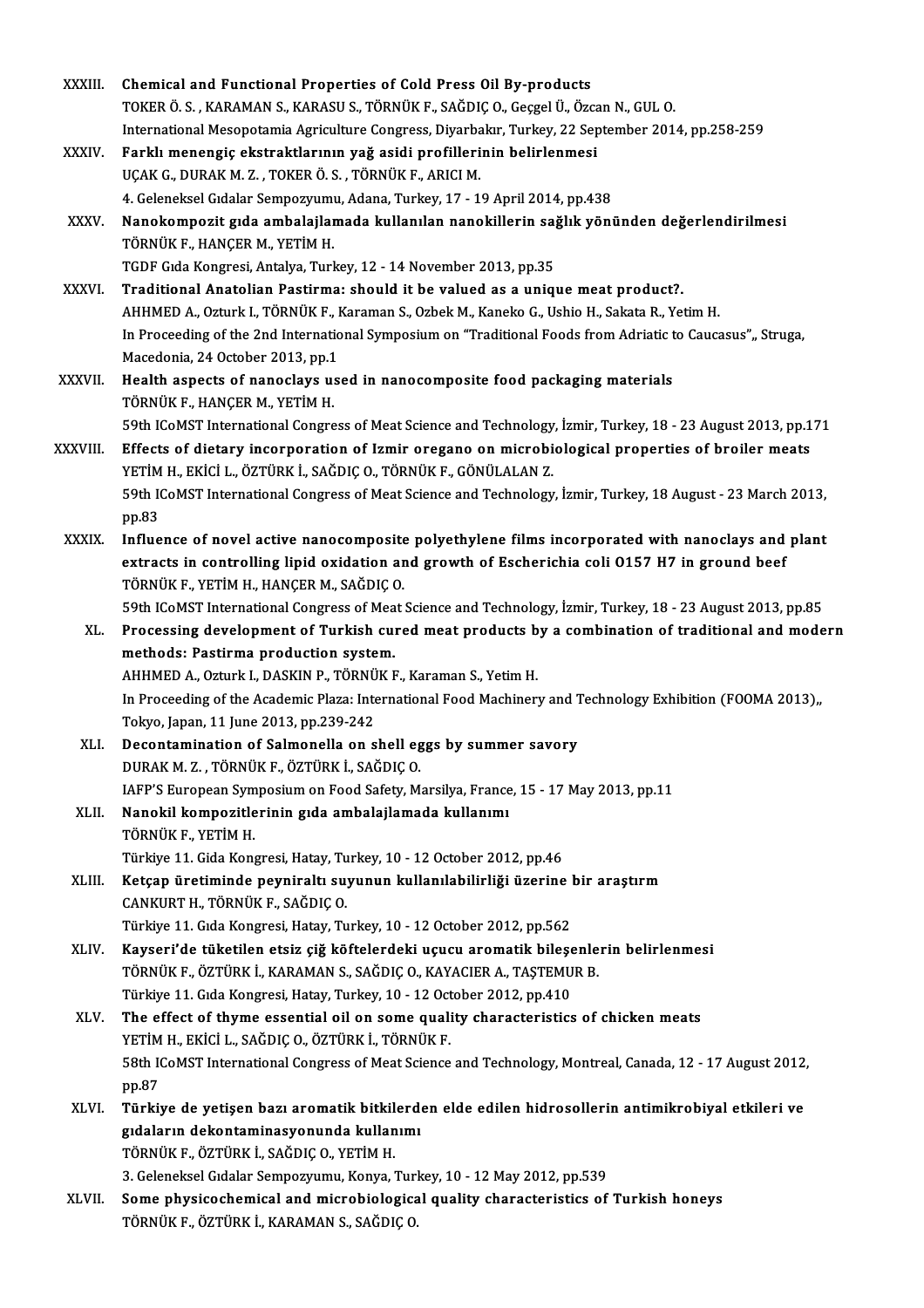The First Turkish Congress, Expo and Workshops on Honey and Honeybee Products, Kayseri, Turkey, 22 - 26<br>February 2012, pp 54 The First Turkish Cong<br>February 2012, pp.54<br>Din ve inangların dü The First Turkish Congress, Expo and Workshops on Honey and Honeybee Products, Kayseri, Turkey, 22 - 26<br>February 2012, pp.54<br>XLVIII. Din ve inançların dünyada et ve et ürünleri tüketimindeki rolü ve gelecekte yaşanabilecek

- February 2012, pp.54<br>Din ve inançların dünyada et ve et ürünleri tüketimindeki rolü ve gelecekte yaşanabilecek gelişmeler<br>ÇELEBİ SEZER Y., YETİM H., ŞİMŞEK H., TÖRNÜK F. Din ve inançların dünyada et ve et ürünleri tüketimindeki rolü ve gele<br>ÇELEBİ SEZER Y., YETİM H., ŞİMŞEK H., TÖRNÜK F.<br>7. Gıda Mühendisliği Kongresi, Ankara, Turkey, 24 - 26 November 2011, pp.85<br>Htilization of soma plant h
- XLIX. Utilization of some plant hydrosols as wheat sprout disinfectant 7. Gıda Mühendisliği Kongresi, Ankara,<br>Utilization of some plant hydrosol<br>Törnük F., Öztürk İ., Sağdıç O., Yetim H.<br>TURITAK 4th International Congress O TUBITAK 4th International Congress on Food and Nutrition, İstanbul, Turkey, 12 - 14 October 2011 Törnük F., Öztürk İ., Sağdıç O., Yetim H.<br>TUBITAK 4th International Congress on Food and Nutrition, İstanbul, Turkey, 1<br>L. Fruit juice spoilage by Alicyclobacillus and Zygosaccharomyces rouxii<br>ÖZTÜPK İ. İLTER S.M. TÖRNÜK E TUBITAK 4th International Congress on Food<br>Fruit juice spoilage by Alicyclobacillus ar<br>ÖZTÜRK İ., İLTER Ş. M. , TÖRNÜK F., SAĞDIÇ O.<br>W. International Conference on Environmenta ÖZTÜRK İ., İLTER Ş. M., TÖRNÜK F., SAĞDIÇ O.

IV. International Conference on Environmental, Industrial and Applied Microbiology, Malaga, Spain, 14 - 16<br>September 2011

- LI. Efficiency of a commercial liquid spice extractsmix for the decontamination of Listeria September 2011<br>Efficiency of a commercial liquid spice extracts mix for the decon<br>monocytogenes and Escherichia coli O157 H7 from meat surface<br>TÖRNÜK E. CÖKMEN S. RUČDAVCLK, SAČDIC O. VETİM H Efficiency of a commercial liquid spice extracts mix<br>monocytogenes and Escherichia coli 0157 H7 from 1<br>TÖRNÜK F., GÖKMEN S., BUĞDAYCI K., SAĞDIÇ O., YETİM H.<br>57th ICoMST International Congress of Meat Science and To 57th ICoMST International Congress of Meat Science and Technology, Ghent, Belgium, 7 - 12 August 2011, pp.814-<br>817 TÖRNÜK F., GÖKMEN S., BUĞDAYCI K., SAĞDIÇ O., YETİM H. 57th ICoMST International Congress of Meat Science and Technology, Ghent, Belgium, 7<br>817<br>LII. Effect of kefir grains on the survival of Enterobacter sakazaki in baby foods<br>CANKUPT H. TÖDNÜK E. SAĞDIC O
- 817<br>Effect of kefir grains on the sur<br>CANKURT H., TÖRNÜK F., SAĞDIÇ O.<br>International Food Congress Novel. Effect of kefir grains on the survival of Enterobacter sakazaki in baby foods<br>CANKURT H., TÖRNÜK F., SAĞDIÇ O.<br>International Food Congress, Novel Approaches in Food Industry, İzmir, Turkey, 26 - 29 May 2011, vol.2, pp.55<br>E
- CANKURT H., TÖRNÜK F., SAĞDIÇ O.<br>International Food Congress, Novel Approaches in Food Industry, İzmir, Turkey, 26 29 May 2011, vol.2, pp.55<br>LIII. Efficacy of plant hydrosols as natural food sanitizers in inhibition of S International Food Congress, Nov<br>Efficacy of plant hydrosols as<br>SAĞDIÇ O., ÖZTÜRK İ., TÖRNÜK F.<br>International Food Congress, Nov Efficacy of plant hydrosols as natural food sanitizers in inhibition of S aureus on fresh cut apples<br>SAĞDIÇ O., ÖZTÜRK İ., TÖRNÜK F.<br>International Food Congress, Novel Approaches in Food Industry, İzmir, Turkey, 26 - 29 Ma

SAĞDIÇ O., ÖZTÜRK İ., TÖRNÜK F.<br>International Food Congress, Novel Approaches in Food Industry, İzmir, Turkey, 26 - 29 May 2011, vol.2, pp.98<br>LIV. Probiotic boza production with lactic acid bacteria and its sensorial p Internationa<br><mark>Probiotic b</mark><br>properties<br>TÖDNÜV E Probiotic boza production with lactic acid bacteria<br>properties<br>TÖRNÜK F., ÖZTÜRK İ., KARAMAN S., SAĞDIÇ O., YETİM H.<br>6th International CICB Technical Sumnosium Nantes, Eres

properties<br>TÖRNÜK F., ÖZTÜRK İ., KARAMAN S., SAĞDIÇ O., YETİM H.<br>6th International CIGR Technical Symposium, Nantes, France, 18 - 20 April 2011, vol.2, pp.8

- LV. Geleneksel et ürünlerimizden Türk sucuğunun serüveni TÖRNÜK F., YILMAZ M. T., YETİM H. I. Et Ürünleri Sucuk Çalıştayı, İzmir, Turkey, 2 - 03 December 2010, pp.85-95
- LVI. Fonksiyonel gida olarak tohum filizleri ve patojen mikroorganizmaların dezenfeksiyonu YETİM H., TÖRNÜK F., SAĞDIÇ O. Fonksiyonel gida olarak tohum filizleri ve patojen mikroorganizmala<br>YETİM H., TÖRNÜK F., SAĞDIÇ O.<br>6. Gıda Mühendisliği Kongresi, Antalya, Turkey, 6 - 08 November 2009, pp.25<br>Wheat spreut preduction and mitisation of misre

## YETİM H., TÖRNÜK F., SAĞDIÇ O.<br>6. Gıda Mühendisliği Kongresi, Antalya, Turkey, 6 - 08 November 2<br>LVII. Wheat sprout production and mitigation of microbial load<br>Tännük E. Vetim H. Sağdıs O. Hayta M. 6. Gıda Mühendisliği Kongresi, Antalya,<br>Wheat sprout production and miti<br>Törnük F., Yetim H., Sağdıç O., Hayta M.<br>TURITAK 2xd International Congress o LVII. Wheat sprout production and mitigation of microbial load<br>Törnük F., Yetim H., Sağdıç O., Hayta M.<br>TUBITAK 3rd International Congress on Food and Nutrition, Antalya, Turkey, 22 - 25 April 2009, pp.12 Törnük F., Yetim H., Sağdıç O., Hayta M.<br>TUBITAK 3rd International Congress on Food and Nutrition, Antalya, Turkey, 22 - 25 April 2009, pp.1<br>LVIII. Et ve et ürünlerinde patojen bakterilerin tespitinde real time PCR tek

TÖRNÜK F., KESMEN Z., YETİM H.<br>Türkiye 10. Gıda Kongresi, Erzurum, Turkey, 21 - 23 May 2008, pp.519-522 Et ve et ürünlerinde patojen bakterilerin tespitinde real time PCR t<br>TÖRNÜK F., KESMEN Z., YETİM H.<br>Türkiye 10. Gıda Kongresi, Erzurum, Turkey, 21 - 23 May 2008, pp.519-522

## Supported Projects

Supported Projects<br>Törnük F., Gül O., Sarıcaoğlu F. T. , Atalar İ., TUBITAK Project, Tahinin Faz Ayrımı ve Depolama Stabilitesi Üzerine Farklı<br>Yöntemlerle Modifiye Ediler Susam Bosse: Preteinlerinin Etkişi 2021, 2022 Törnük F., Gül O., Sarıcaoğlu F. T. , Atalar İ., TUBITAK Project, Tahinin Faz Ayrımı ve Depolama Stabilitesi İ<br>Yöntemlerle Modifiye Edilen Susam Posası Proteinlerinin Etkisi, 2021 - 2023<br>Törnük F., Gül O., Sert D., Yazıcı

Yöntemlerle Modifiye Edilen Susam Posası Proteinlerinin Etkisi, 2021 - 2023<br>Törnük F., Gül O., Sert D., Yazıcı F., TUBITAK Project, Standardize İnstant Boza Tozu Üretimi, 2021 - 2022

Yöntemlerle Modifiye Edilen Susam Posası Proteinlerinin Etkisi, 2021 - 2023<br>Törnük F., Gül O., Sert D., Yazıcı F., TUBITAK Project, Standardize İnstant Boza Tozu Üretimi, 2021 - 2022<br>Törnük F., Durak M. Z. , TUBITAK Projec Törnük F., Gül O., Sert D., Yazıcı F.,<br>Törnük F., Durak M. Z. , TUBITAK<br>Bazlı İçecek Üretimi, 2020 - 2022<br>Törnük E. Öz S., TUBITAK Project Törnük F., Durak M. Z. , TUBITAK Project, Kalorisi Azaltılmış, Fonksiyonel ve Doğal, Probiyotikli Laktoferment Mey<br>Bazlı İçecek Üretimi, 2020 - 2022<br>Törnük F., Öz S., TUBITAK Project, Ay ve Kabak Çekirdeği Kabuğunun Biyobo

Bazlı İçecek Üretimi, 2020 - 202:<br>Törnük F., Öz S., TUBITAK Projec<br>Değerlendirilmesi, 2020 - 2021<br>TÖRNÜK F. AKMAN B.K., Besla Törnük F., Öz S., TUBITAK Project, Ay ve Kabak Çekirdeği Kabuğunun Biyobozunur Ambalaj Materyali Üretiminde<br>Değerlendirilmesi, 2020 - 2021<br>TÖRNÜK F., AKMAN P. K. , Bozkurt F., Doğan K., Project Supported by Higher Educatio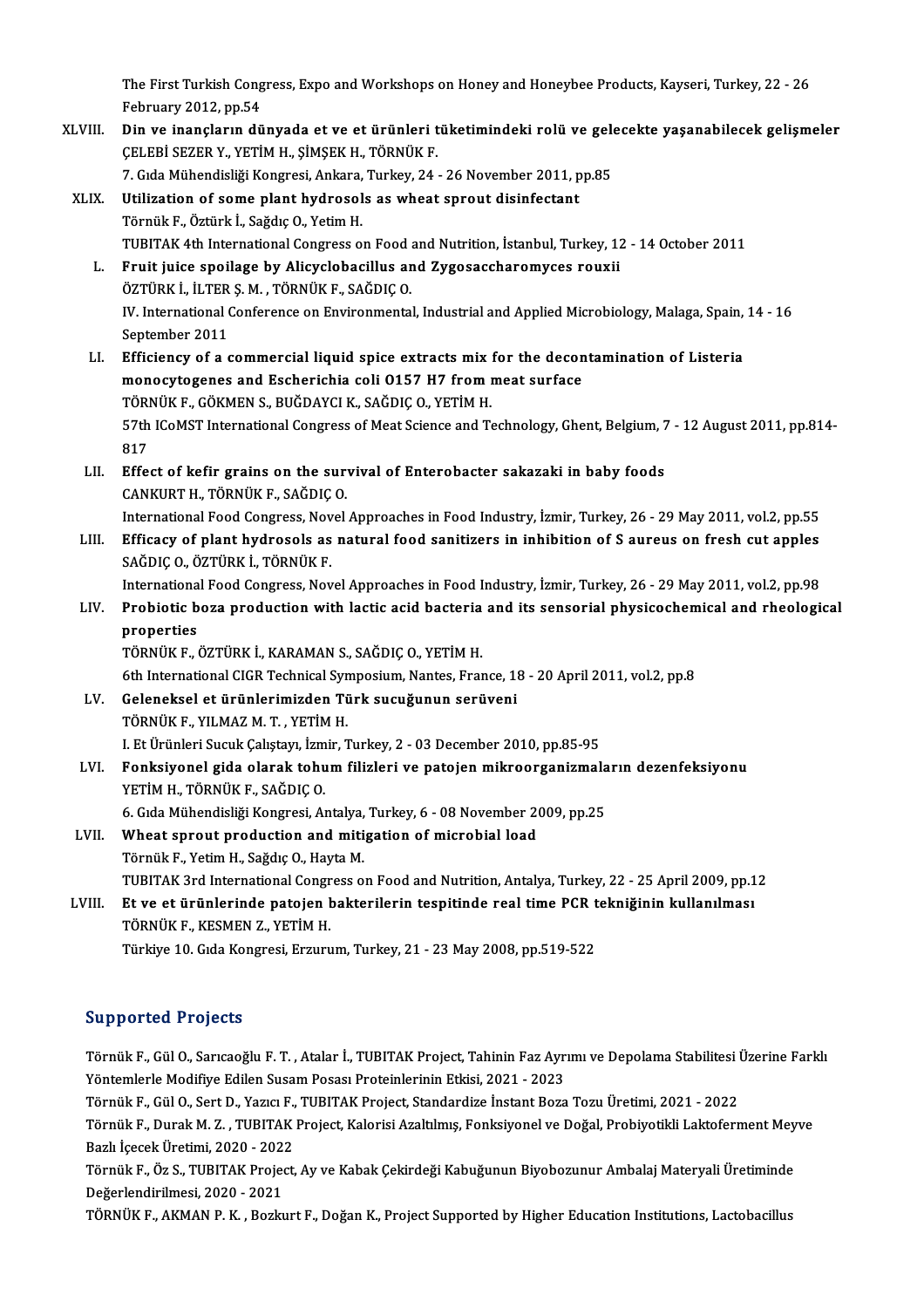plantarum İçeren Probiyotik Taşıyıcısı Yenilebilir Sodyum Aljinat Filmi Üretimi, Karakterizasyonu Ve Gıda Ambalaj<br>Materyali Olarak Kullanım Olanaklarının Arastırılması, 2019, 2021 plantarum İçeren Probiyotik Taşıyıcısı Yenilebilir Sodyum Aljinat Fil<br>Materyali Olarak Kullanım Olanaklarının Araştırılması, 2019 - 2021<br>Törnük E. Kılısalan H. TURITAK Project, SEMİZOTUDAN GAM EKSTI plantarum İçeren Probiyotik Taşıyıcısı Yenilebilir Sodyum Aljinat Filmi Üretimi, Karakterizasyonu Ve Gıda Ambalaj<br>Materyali Olarak Kullanım Olanaklarının Araştırılması, 2019 - 2021<br>Törnük F., Kılıçalan H., TUBITAK Project,

Materyali Olarak Kullanım Olanaklarının Araştırıl<br>Törnük F., Kılıçalan H., TUBITAK Project, SEMİZO<br>OLANAKLARININ ARAŞTIRILMASI, 2019 - 2020<br>TÖRNÜK E. SUBASI B. Project Supported by Hizl Törnük F., Kılıçalan H., TUBITAK Project, SEMİZOTUDAN GAM EKSTRAKSİYONU VE YENİLEBİLİR FİLM OLUŞTURMA<br>OLANAKLARININ ARAŞTIRILMASI, 2019 - 2020<br>TÖRNÜK F., SUBAŞI B., Project Supported by Higher Education Institutions, Elekt

OLANAKLARININ ARAŞTIRILMASI, 2019 - 2020<br>TÖRNÜK F., SUBAŞI B., Project Supported by Higher Education Institutions, Elektropüskürtme Yöntemiyle Propolis<br>Yüklenmiş Polivinil Alkol Nanopartiküllerinin Üretimi ve Karakterizasy TÖRNÜK F., SUBAŞI B., Project Supported by Higher Education Institutions, Elektropüskürtme Yöntemiyle Propolis<br>Yüklenmiş Polivinil Alkol Nanopartiküllerinin Üretimi ve Karakterizasyonu, 2016 - 2018<br>TÖRNÜK F., BOZKURT F., A

Yüklenmiş Polivinil Alkol Nanopartiküllerinin Üretimi ve Karakterizasyor<br>TÖRNÜK F., BOZKURT F., AKMAN P. K. , Project Supported by Higher Edu<br>Üretilen Ovalbumin Nanopartiküllerinin Karakterizasyonu, 2015 - 2018<br>TÖRNÜK E. P TÖRNÜK F., BOZKURT F., AKMAN P. K. , Project Supported by Higher Education Institutions, Kurkumin Ta<br>Üretilen Ovalbumin Nanopartiküllerinin Karakterizasyonu, 2015 - 2018<br>TÖRNÜK F., Project Supported by Higher Education Ins

Üretilen Ovalbumin Nanopartiküllerinin Karakterizasyonu, 2015 - 2018<br>TÖRNÜK F., Project Supported by Higher Education Institutions, TÜRKİYE'DE YETİŞTİRİLEN ÇEMENOTU<br>TOHUMLARINDAN ELDE EDİLEN GAMLARDAN NANOKİLLERLE GÜÇLENDİ TÖRNÜK F., Project Supported by Higher Education Institutions, TÜRKİYE'DE YETİŞTİRİLEN ÇEMENOTU<br>TOHUMLARINDAN ELDE EDİLEN GAMLARDAN NANOKİLLERLE GÜÇLENDİRİLMİŞ BİYOBOZUNUR NAN<br>FİLM ÜRETİMİ, OPTİMİZASYONU VE KARAKTERİZASYON TOHUMLARINDAN ELDE EDİLEN GAMLARDAN NANOKİLLERLE GÜÇLENDİRİLMİŞ BİYOBOZUNUR NANOKO<br>FİLM ÜRETİMİ, OPTİMİZASYONU VE KARAKTERİZASYONU, 2015 - 2017<br>YILMAZ M. T. , TÖRNÜK F., TUBITAK Project, EKMEKLİK UNLARIN PELEMİR (CEPHALARİ

FİLM ÜRETİMİ, OPTİMİZASYONU VE KARAKTERİZASYONU, 2015 - 2017<br>YILMAZ M. T. , TÖRNÜK F., TUBITAK Project, EKMEKLİK UNLARIN PELEMİR (CEPHALARİA SYRİACA L.)İLE<br>KUVVETLENDİRİLMESİ:PELEMİR TOHUMUNUN KARAKTERİZASYONU, ACILIĞIN Gİ YILMAZ M. T. , TÖRNÜK F., TUBITAK Project, EKMEKLİK UNLARIN PELEMİR<br>KUVVETLENDİRİLMESİ:PELEMİR TOHUMUNUN KARAKTERİZASYONU, ACII<br>KALİTESİNİ ARTIRMASI BAKIMINDAN DEĞERLENDİRİLMESİ, 2015 - 2016<br>TÖRNÜK E. Project Sunnerted bu KUVVETLENDİRİLMESİ:PELEMİR TOHUMUNUN KARAKTERİZASYONU, ACILIĞIN GİDERİLMESİ VE EKMEKÇİLİK<br>KALİTESİNİ ARTIRMASI BAKIMINDAN DEĞERLENDİRİLMESİ, 2015 - 2016<br>TÖRNÜK F., Project Supported by Higher Education Institutions, Nanoki

KALİTESİNİ ARTIRMASI BAKIMINDAN DEĞERLENDİRİLMESİ, 2015 - 2016<br>TÖRNÜK F., Project Supported by Higher Education Institutions, Nanokil Takvi<br>Taşıyan Aktif Ambalaj Üretimi ve Gıda Ambalajlamada Kullanımı, 2013 - 2014<br>TÖRNÜK TÖRNÜK F., Project Supported by Higher Education Institutions, Nanokil Takviyeli Antimikrobiyal-Antioksidan Özellik<br>Taşıyan Aktif Ambalaj Üretimi ve Gıda Ambalajlamada Kullanımı, 2013 - 2014<br>TÖRNÜK F., Project Supported by

Taşıyan Aktif Ambalaj Üretimi ve Gıda Ambalajlamada Kullanımı, 2013 - 2014<br>TÖRNÜK F., Project Supported by Other Official Institutions, Tıbbi Aromatik Bitkilerin Peynir Endüstrisinde Kullanılarak<br>Ekonomiye Kazandırılması, TÖRNÜK F., Project Supported by Other Official Institutions, Tıbbi Aromatik Bitkilerin Peynir Endüstrisinde Kullanılarak<br>Ekonomiye Kazandırılması, 2012 - 2014<br>TÖRNÜK F., Project Supported by Other Official Institutions, Bİ

Ekonomiye Kazandırılması, 2012 - 2014<br>TÖRNÜK F., Project Supported by Other Official Institutions, BİTKİ VE BAHARATLARDAN EI<br>ÇEŞİTLİ GIDA MADDELERİNDE DOĞAL DEZENFEKTAN OLARAK KULLANIMI, 2012 - 2013<br>TÖRNÜK E. Project Suppo TÖRNÜK F., Project Supported by Other Official Institutions, BİTKİ VE BAHARATLARDAN ELDE EDİLEN HİDROSOLLERİN<br>ÇEŞİTLİ GIDA MADDELERİNDE DOĞAL DEZENFEKTAN OLARAK KULLANIMI, 2012 - 2013<br>TÖRNÜK F., Project Supported by Higher

ÇEŞİTLİ GIDA MADDELERİNDE DOĞAL DEZENFEKTAN OLARAK KU<br>TÖRNÜK F., Project Supported by Higher Education Institutions, Baz<br>Sırasında Ortaya Çıkan Mikrobiyal Yükün İncelenmesi, 2006 - 2009 Sırasında Ortaya Çıkan Mikrobiyal Yükün İncelenmesi, 2006 - 2009<br>Activities in Scientific Journals

European Food Science and Engineering, First Editor, 2020 - Continues

Necmettin Erbakan Üniversitesi Fen ve Mühendislik Bilimleri Dergisi, Advisory Committee Member, 2019 - Continues Sigma Journal of Engineering and Natural Sciences, Assistant Editor, 2021 - 2022

## **Scientific Refereeing**

Scientific Refereeing<br>LWT - Food Science and Technology, SCI Journal, January 2015<br>Quality Assurance and Sefety of Crops and Foods, SCI Journal, S. Quality Assurance and Safety of Crops and Foods, SCI Journal, September 2012<br>Industrial Crops and Products, SCI Journal, May 2012 LWT - Food Science and Technology, SCI Journal, Janu<br>Quality Assurance and Safety of Crops and Foods, SCI<br>Industrial Crops and Products, SCI Journal, May 2012<br>Journal of Eood Science, SCI Journal, May 2012 Journal of Food Science, SCI Journal, May 2012 Journal of Agricultural and Food Chemistry, SCI Journal, January 2012

## **Edit Congress and Symposium Activities**

10th Probiotics, Prebiotics and New Foods, Nutraceuticals and Botanicals for Nutrition & Human and Microbiota Health, Working Group, Rome, Italy, 2019 10th Probiotics, Prebiotics and New Foods, Nutraceuticals and Botanicals for Nutrition &<br>Working Group, Rome, Italy, 2019<br>Agriculture &Food 6th International Conference, Working Group, Burgas, Bulgaria, 2018<br>Linternational Working Group, Rome, Italy, 2019<br>Agriculture &Food 6th International Conference, Working Group, Burgas, Bulgaria<br>I. International Agricultural Science Congress, Working Group, Van, Turkey, 2018<br>Is Anadelu Bëlgesi 3, Terum Agriculture &Food 6th International Conference, Working Group, Burgas, Bulgaria, 2018<br>I. International Agricultural Science Congress, Working Group, Van, Turkey, 2018<br>İç Anadolu Bölgesi 3. Tarım ve Gıda Kongresi (Uluslarar I. International Agricultural Science Congress, Working Group, Van, Turkey, 2018<br>İç Anadolu Bölgesi 3. Tarım ve Gıda Kongresi (Uluslararası Katılımlı), Working Group, Sivas, Turke<br>I. International Congress on Medicinal and İç Anadolu Bölgesi 3. Tarım ve Gıda Kongresi (Uluslararası Katılın<br>I. International Congress on Medicinal and Aromatic Plants, Work<br>Türkiye 12. Gıda Kongresi, Working Group, Edirne, Turkey, 2016<br>IET'16 Annual Event & Eood I. International Congress on Medicinal and Aromatic Plants, Working Group, Konya, Turkey,<br>Türkiye 12. Gıda Kongresi, Working Group, Edirne, Turkey, 2016<br>IFT'16 Annual Event & Food Expo, Working Group, Illinois, United Stat Türkiye 12. Gıda Kongresi, Working Group, Edirne, Turkey, 2016<br>IFT'16 Annual Event & Food Expo, Working Group, Illinois, United States Of America, 2016<br>5TH INTERNATIONAL VOCATIONAL SCHOOLS SYMPOSIUM, Working Group, Prizren